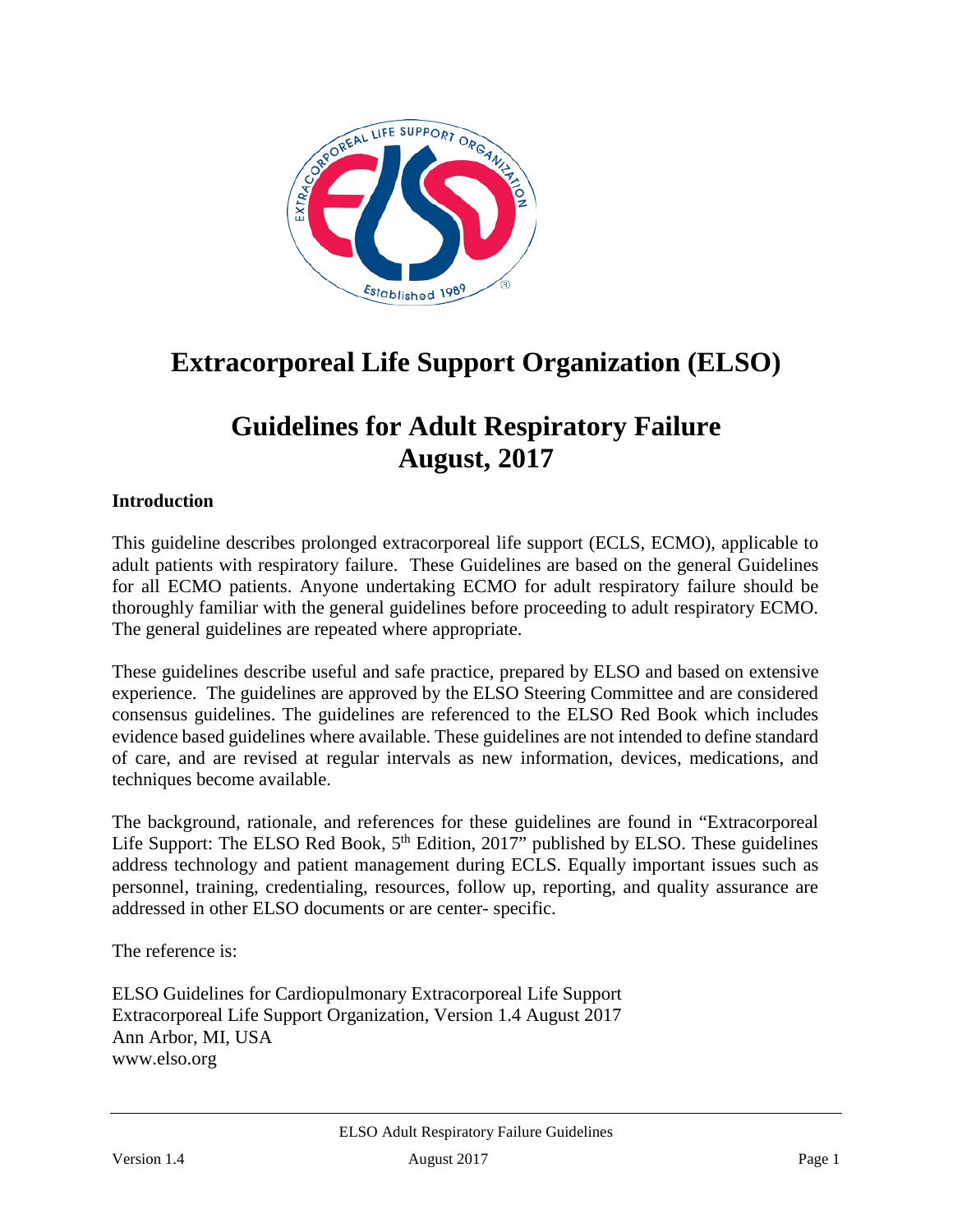# **Contents**

| I.        |    |  |
|-----------|----|--|
| A.        |    |  |
| <b>B.</b> |    |  |
| C.        |    |  |
| Π.        |    |  |
| A.        |    |  |
|           | 1. |  |
|           | 2. |  |
| <b>B.</b> |    |  |
| C.        |    |  |
|           | 1. |  |
|           | 2. |  |
|           | 3. |  |
|           | 4. |  |
| D.        |    |  |
| Ε.        |    |  |
| F.        |    |  |
| G.        |    |  |
| H.        |    |  |
| I.        |    |  |
| J.        |    |  |
| K.        |    |  |
| III.      |    |  |
| A.        |    |  |
|           | 1. |  |
|           | 2. |  |
|           | 3. |  |
| <b>B.</b> |    |  |
| C.        |    |  |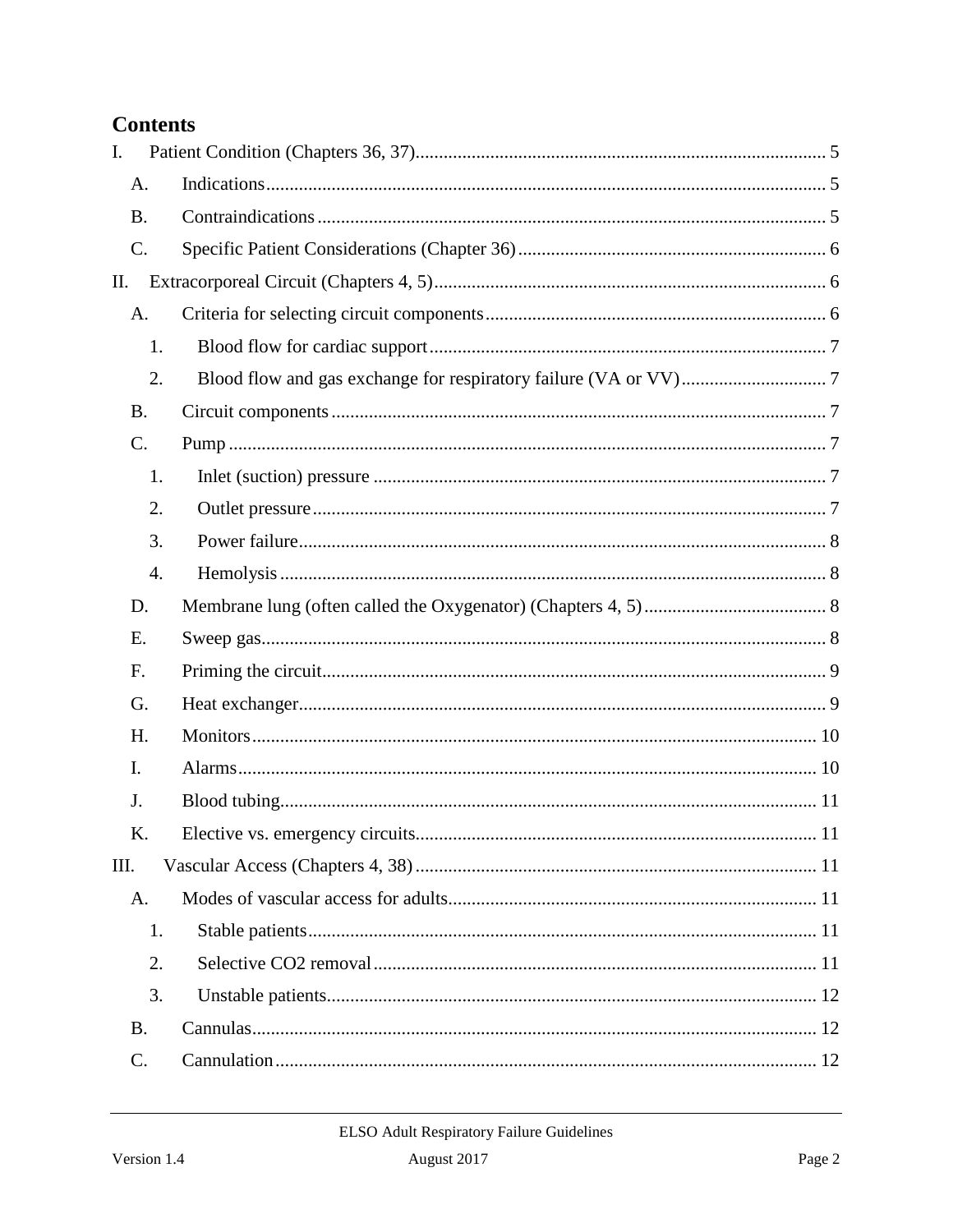|           | 1.  |                                                                            |  |
|-----------|-----|----------------------------------------------------------------------------|--|
|           | 2.  |                                                                            |  |
| IV.       |     |                                                                            |  |
| A.        |     |                                                                            |  |
|           | 1.  |                                                                            |  |
|           | 2.  |                                                                            |  |
|           | 3.  |                                                                            |  |
|           | 4.  |                                                                            |  |
|           | 5.  |                                                                            |  |
|           | 6.  |                                                                            |  |
|           | 7.  |                                                                            |  |
| <b>B.</b> |     |                                                                            |  |
|           | 1.  |                                                                            |  |
|           | 2.  |                                                                            |  |
|           | 3.  |                                                                            |  |
|           | 4.  |                                                                            |  |
|           | 5.  |                                                                            |  |
|           | 6.  |                                                                            |  |
|           | 7.  |                                                                            |  |
|           | 8.  |                                                                            |  |
|           | 9.  |                                                                            |  |
|           | 10. |                                                                            |  |
| V         |     |                                                                            |  |
| A.        |     |                                                                            |  |
|           | 1.  |                                                                            |  |
| <b>B.</b> |     |                                                                            |  |
| C.        |     |                                                                            |  |
| D.        |     |                                                                            |  |
| VI.       |     | Patient and Disease Specific Protocols (Chapter40,41,43,53,54,56,58,60) 28 |  |
| A.        |     |                                                                            |  |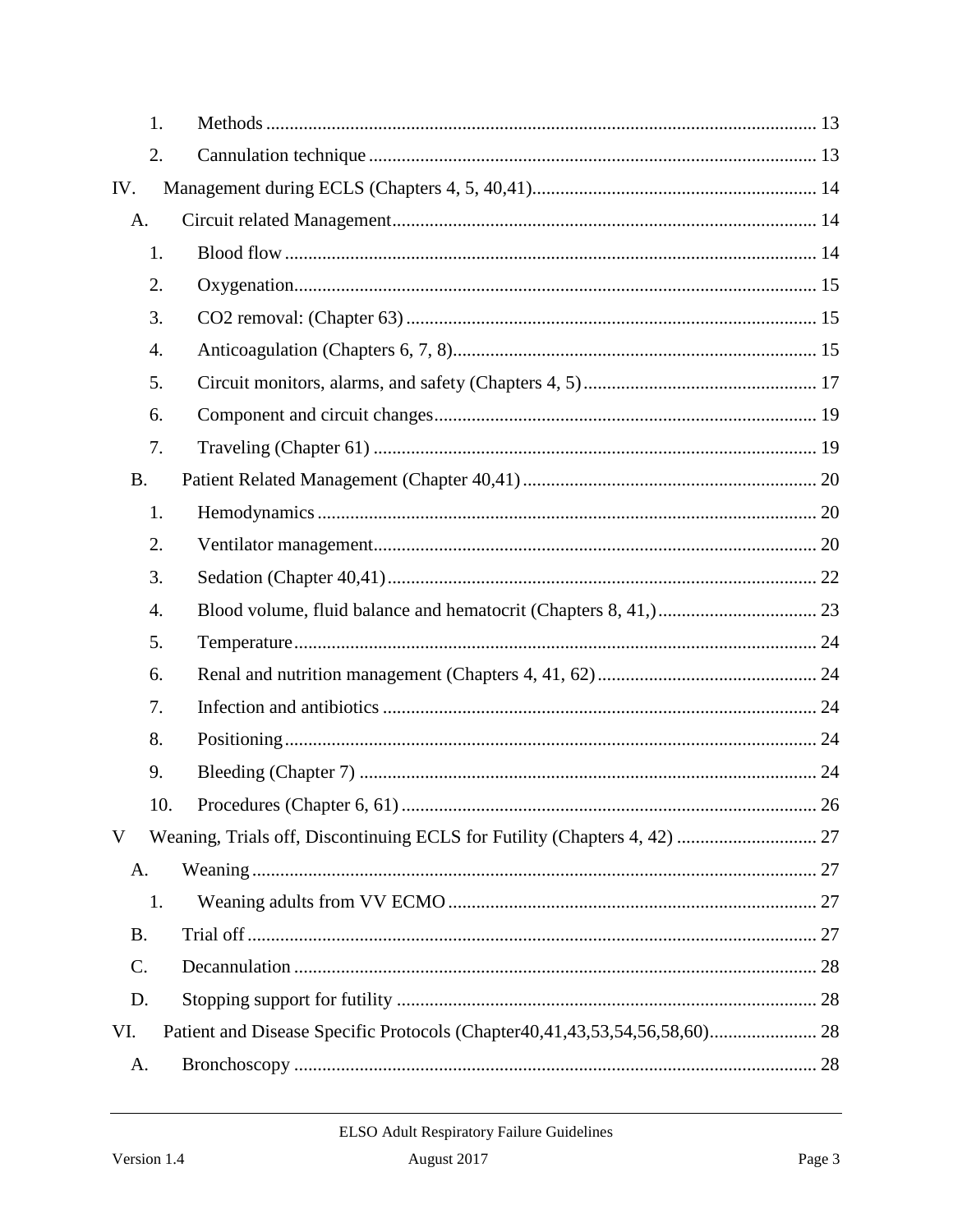| <b>B.</b> |                                                                             |  |
|-----------|-----------------------------------------------------------------------------|--|
|           |                                                                             |  |
| D.        |                                                                             |  |
| E.        | ARDS from secondary lung injury (following shock, trauma, sepsis, etc.)  30 |  |
| F.        |                                                                             |  |
| G.        |                                                                             |  |
| H.        |                                                                             |  |
| I.        |                                                                             |  |
| VII.      |                                                                             |  |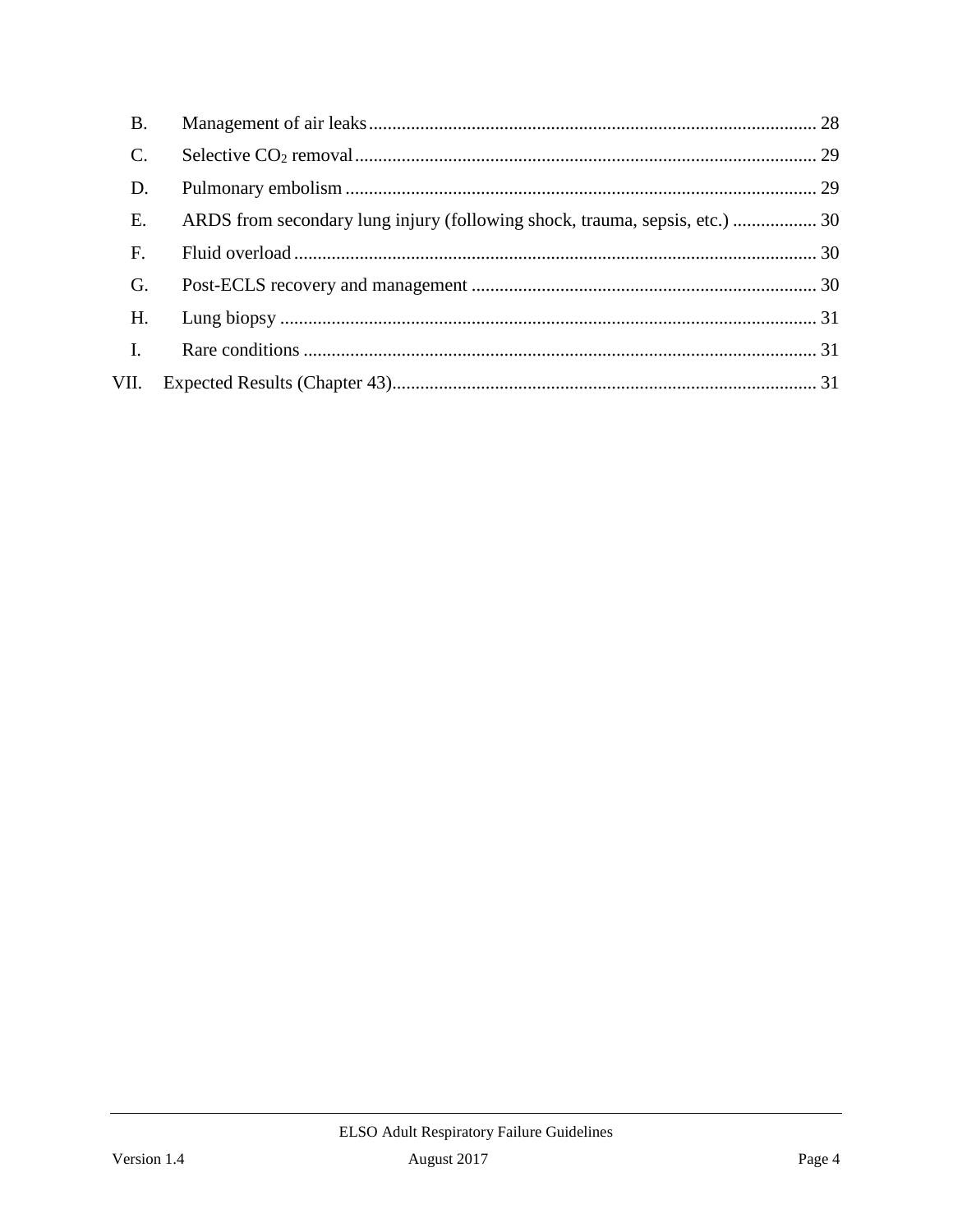# <span id="page-4-0"></span>**I. Patient Condition (Chapters 36, 37)**

# <span id="page-4-1"></span>**A. Indications**

**1.** In hypoxic respiratory failure due to any cause (primary or secondary) ECLS should be considered when the risk of mortality is 50% or greater, and is indicated when the risk of mortality is 80% or greater.

50% mortality risk is associated with a PaO2/FiO2 < 150 on FiO2 > 90% and/or Murray score 2-  $3<sup>1</sup>$ , AOI score  $60<sup>2</sup>$ , or APSS score  $3$ 

80% mortality risk is associated with a PaO2/FiO2 < 100 on FiO2> 90% and/or Murray score 3-4 (1), AOI >80 (2), APSS 8 (3) despite optimal care for **6 hours or less** The best outcome in ECMO for adult respiratory failure occurs when ECMO is instituted early after onset (1-2 days)

1) MurrayJF, Matthay MA, Luce JM, Flick MR: An expanded definition of the adult respiratory distress syndrome [published erratum appears in Am Rev Respir Dis 1989 Apr; 139(4):1065]. American Review of Respiratory Disease 1988, **138:**720-723.

2) Dechert RE, Park PK, Bartlett RH: Evaluation of the oxygenation index in adult respiratory failure. J Trauma Acute Care Surg 2014; 76:469–473

3) Villar J, Ambrós A, Soler JA, et al; Stratification and Outcome of Acute Respiratory Distress Syndrome (STANDARDS) Network: Age, Pao2/ Fio2, and Plateau Pressure Score: A Proposal for a Simple Outcome Score in Patients with the Acute Respiratory Distress Syndrome. Crit Care Med 2016; 44:1361–1369

- **2.** CO<sub>2</sub> retention on mechanical ventilation despite high Pplat ( $>30$  cm H<sub>2</sub>O)
- **3.** Severe air leak syndromes
- **4.** Need for intubation in a patient on lung transplant list

**5.** Immediate cardiac or respiratory collapse (PE, blocked airway, unresponsive to optimal care)

# <span id="page-4-2"></span>**B. Contraindications**

There are no absolute contraindications to ECLS, as each patient is considered individually with respect to risks and benefits. There are conditions, however, that are associated with a poor outcome despite ECLS, and can be considered relative contraindications.

**1.** Mechanical ventilation at high settings (FiO<sub>2</sub> > 9, P-plat > 30) for 7 days or more. Many centers do not consider time on ventilation a contraindication.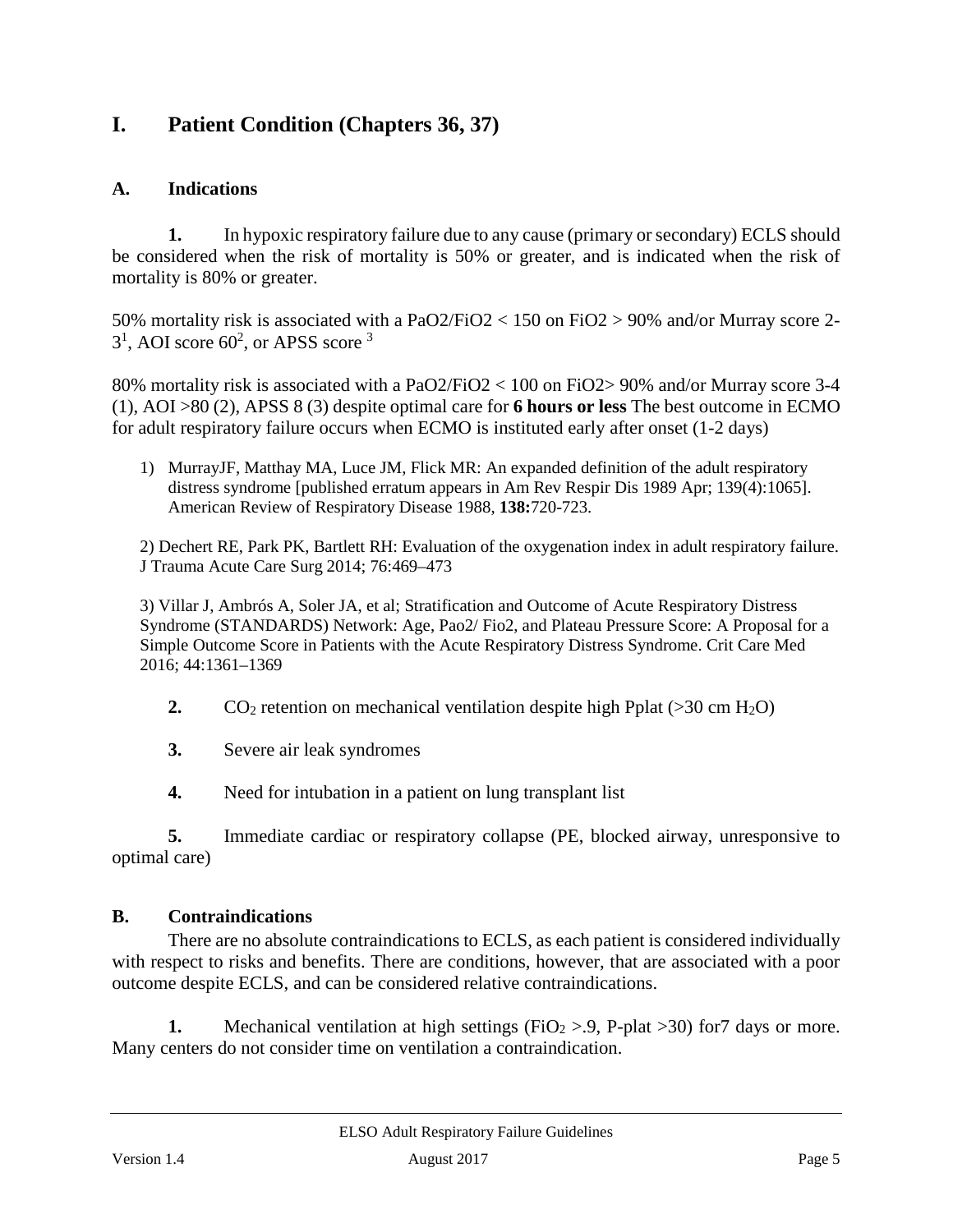- **2.** Major pharmacologic immunosuppression (absolute neutrophil count <400/mm3)
- **3.** CNS hemorrhage that is recent or expanding
- **4.** Nonrecoverable comorbidity such as major CNS damage or terminal malignancy

**5.** Age: no specific age contraindication but consider increasing risk with increasing age

# <span id="page-5-0"></span>**C. Specific Patient Considerations (Chapter 36)**

### **1. Primary causes of respiratory failure:**

Infection: Viral, bacterial, fungus, PCP.

Primary lung disease: Cystic fibrosis, hemorrhagic auto immune diseases. Idiopathic fibrosis, sickle cell crisis, primary pulmonary hypertension

Chest trauma, post pneumonectomy

Posttransplant: acute, chronic (Bronchiolitis obliterans)

Chronic respiratory failure bridging to transplant

#### **2. Secondary causes of respiratory failure:**

ARDS due to shock, trauma, sepsis, ischemic tissue, DIC, reinfusion reaction, anaphylaxis Cardiac failure with pulmonary edema Fluid over load

#### **3. Pulmonary embolism**

#### **4. CO2 retention syndromes**

<span id="page-5-1"></span>Acute airway obstruction, asthma, COPD in exacerbation

# **II. Extracorporeal Circuit (Chapters 4, 5)**

#### <span id="page-5-2"></span>**A. Criteria for selecting circuit components**

Modern ECMO is usually conducted with integrated devices designated ECMO machines. These machines include all of the basic components listed below. For adult respiratory failure the largest size ECMO machine is used which includes large conduit tubing, a blood pump capable of at least 5 L/min, and an oxygenator with rated flow over 5 L/min. The specific commercial ECMO machines are described in Chapter 5. Smaller ECMO machines are used for selective  $CO<sub>2</sub>$  removal. Commercial  $CO<sub>2</sub>$  removal machines can be used or small ECMO machines designed for infant ECMO can be used for adult  $CO<sub>2</sub>$  removal.

The circuit is planned to be capable of total support for the patient involved, unless the intent is specifically partial support (i.e.  $CO<sub>2</sub>$  removal for asthma).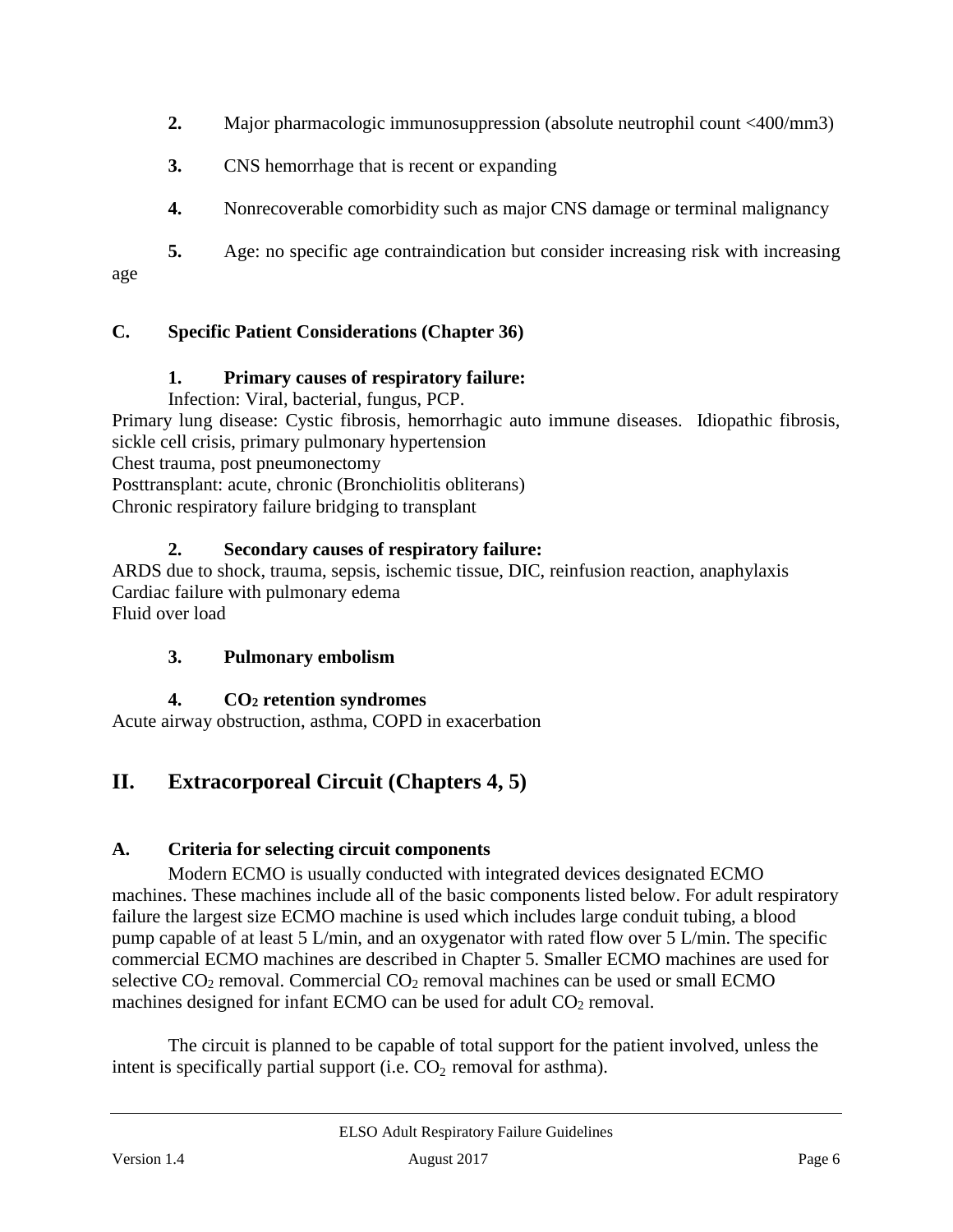# **1. Blood flow for cardiac support**

<span id="page-6-0"></span>Access is always venoarterial. The circuit components are selected to support blood flow 3 L/m<sup>2</sup>/min (neonates 100 cc/kg/min; pediatrics 80 cc/kg/min; adults 60 cc/kg/min.) The best measure of adequate systemic perfusion is venoussaturation greater than 70%. Achieving a desired flow is determined by vascular access, drainage tubing resistance, and pump properties.

# **2. Blood flow and gas exchange for respiratory failure (VA or VV)**

<span id="page-6-1"></span>The membrane lung and blood flow should be capable of oxygen delivery and  $CO<sub>2</sub>$ removal at least equal to the normal metabolism of the patient (i.e. an oxygen delivery of 6 cc/kg/min for neonates; children 4-5 cc/kg/min; adults 3 cc/kg/min), This will usually equate to VV blood flows of 120 ml/kg/min for neonates down to 60-80 ml/kg/min for adults. Oxygen delivery capability is determined by blood flow, hemoglobin concentration, inlet hemoglobin saturation, and membrane lung properties. Carbon dioxide removal always exceeds oxygen delivery when the circuit is planned for full support.

If the circuit is planned for CO2 removal only, access can be venoarterial, venovenous, or arteriovenous. Typical blood flow is approximately 10-25% of cardiac output, which is sufficient to remove the  $CO_2$  produced by metabolism (3-6 cc/Kg/min).  $CO_2$  removal is determined by the blood flow and the sweep gas rate, the inlet  $PCO<sub>2</sub>$  and the membrane lung properties.

# <span id="page-6-2"></span>**B. Circuit components**

The basic circuit includes a blood pump, a membrane lung, and conduit tubing. Depending on the application, additional components may include a heat exchanger, monitors, and alarms.

# <span id="page-6-3"></span>**C. Pump**

The pump should be able to provide full blood flow for the patient, as defined above. Any pump which meets the specifications can be used (modified roller with inlet pressure control; centrifugal or axial rotary pump with inlet pressure control; peristaltic pump).

# **1. Inlet (suction) pressure**

<span id="page-6-4"></span>With the inlet line occluded the suction pressure should not exceed minus 300 mmHg. The inlet pressure can be very low (minus 300 mmHg) when the venous drainage is occluded (chattering) which causes hemolysis. Inlet pressure in excess of minus 300 mmHg can be avoided by inherent pump design or through a servocontrolled pressure sensor on the pump inlet side.

# **2. Outlet pressure**

<span id="page-6-5"></span>With the outlet line occluded the outlet pressure should not exceed 400 mm/Hg (inherent in the pump design or by a servocontrolled system).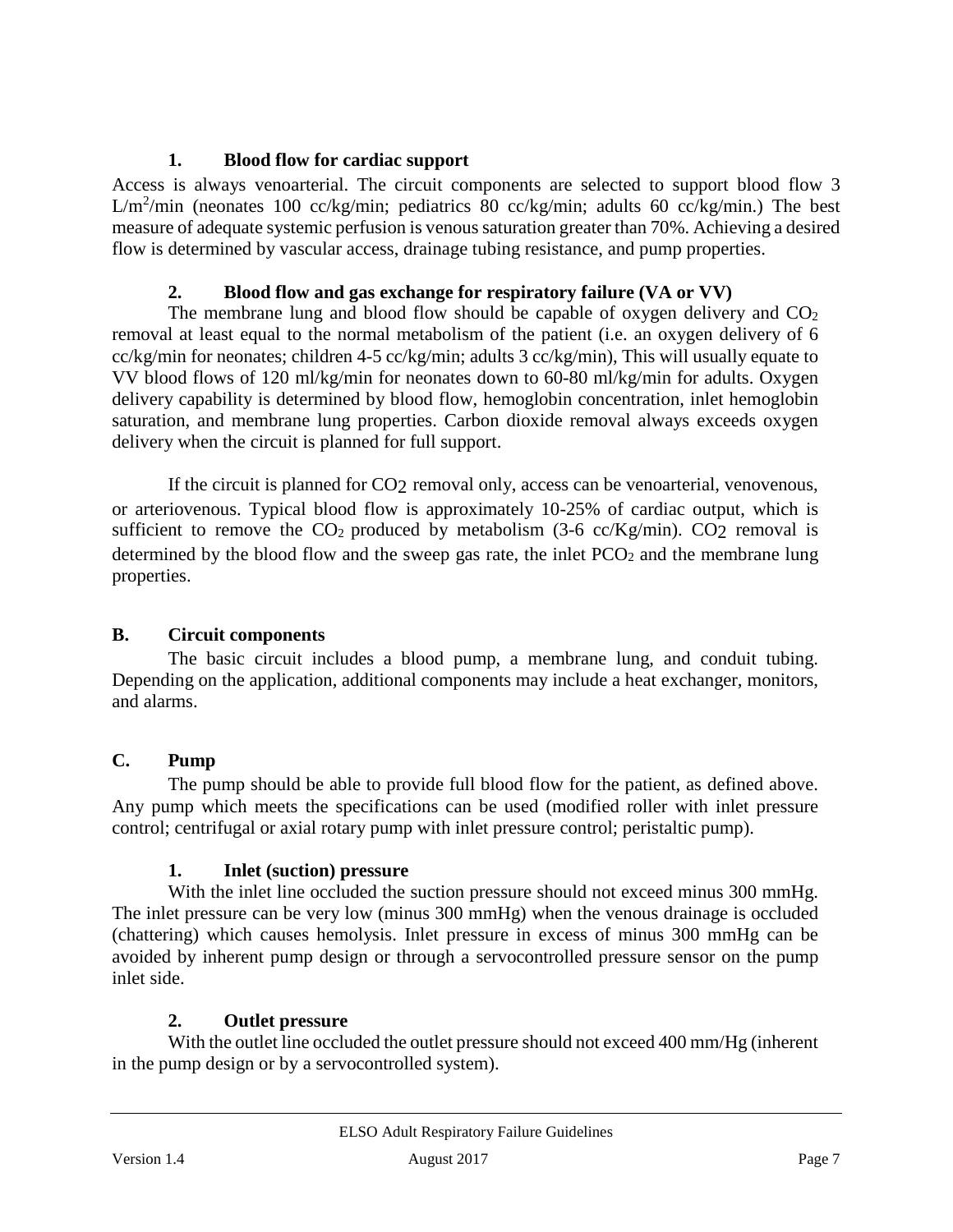#### **3. Power failure**

<span id="page-7-0"></span>The pump should have a battery capable of at least one hour operation, and a system to hand crank the pump in the event of power failure.

The pump and circuit should have a mechanism to alarm for or **prevent reverse flow** (arterial to venous in the VA mode) if the power fails.

### **4. Hemolysis**

<span id="page-7-1"></span>The plasma hemoglobin should be less than 10 mg/dl under most conditions. If the plasma hemoglobin exceeds 50 mg /dl, the cause should be investigated.

# <span id="page-7-2"></span>**D. Membrane lung (often called the Oxygenator) (Chapters 4, 5)**

The gas exchange material in membrane lungs may be solid silicone rubber, a microporous hollow-fibre (polypropylene for example), or a solid hollow-fibre membrane (PMP, polymethyl pentene for example). Membrane surface area and mixing in the blood path determine the maximum oxygenation capacity (the rated flow).

When used for total support, the membrane lung should provide full  $O_2$  and  $CO_2$ exchange for the patient as defined in II.A. The gas exchange capability of a specific membrane lung is described as "rated flow" or "maximal oxygen delivery." These are two ways of describing the amount of desaturated (75%) blood that can be nearly fully saturated (95%) per minute

**Rated flow** is the flow rate at which venous blood (saturation 75%, Hb 12 mg%) will be fully saturated (95%) at the outlet of the membrane lung. **Maximal O2 delivery** is the amount of oxygen delivered per minute when running at rated flow. This is calculated as outlet minus inlet  $O_2$  content (typically 4-5 cc/dL, same as the normal lung) times blood flow. For example, a specific device has a rated flow of 2 L/min, (max  $O_2$  100 cc $O_2$ /min). If the blood flow required for total support of a patient is 1 L/min  $(O_2$  about 50 cc/min) this membrane lung will be adequate. If the blood flow required for total support is 4 L/min, this membrane lung is not adequate and the circuit will need two of these membrane lungs in parallel, or a larger membrane lung rated at 4 L/min.

In venovenous mode, recirculation of infused blood may occur, raising the inlet saturation well above 75%. In this situation, the outlet-inlet  $O_2$  difference per unit of blood flow is decreased, and higher blood flow, cannula repositioning, increased patient volume or higher hematocrit is/are required to provide the desired amount of  $O_2$  delivery.

# <span id="page-7-3"></span>**E. Sweep gas**

For most applications, the sweep gas will be  $100\%$  oxygen or carbogen (5% CO<sub>2</sub>, 95%)  $O_2$ ) at a flow rate equal to the blood flow rate (1:1). Increasing the sweep flow will increase CO2 clearance but will not affect oxygenation. Water vapor can condense in the membrane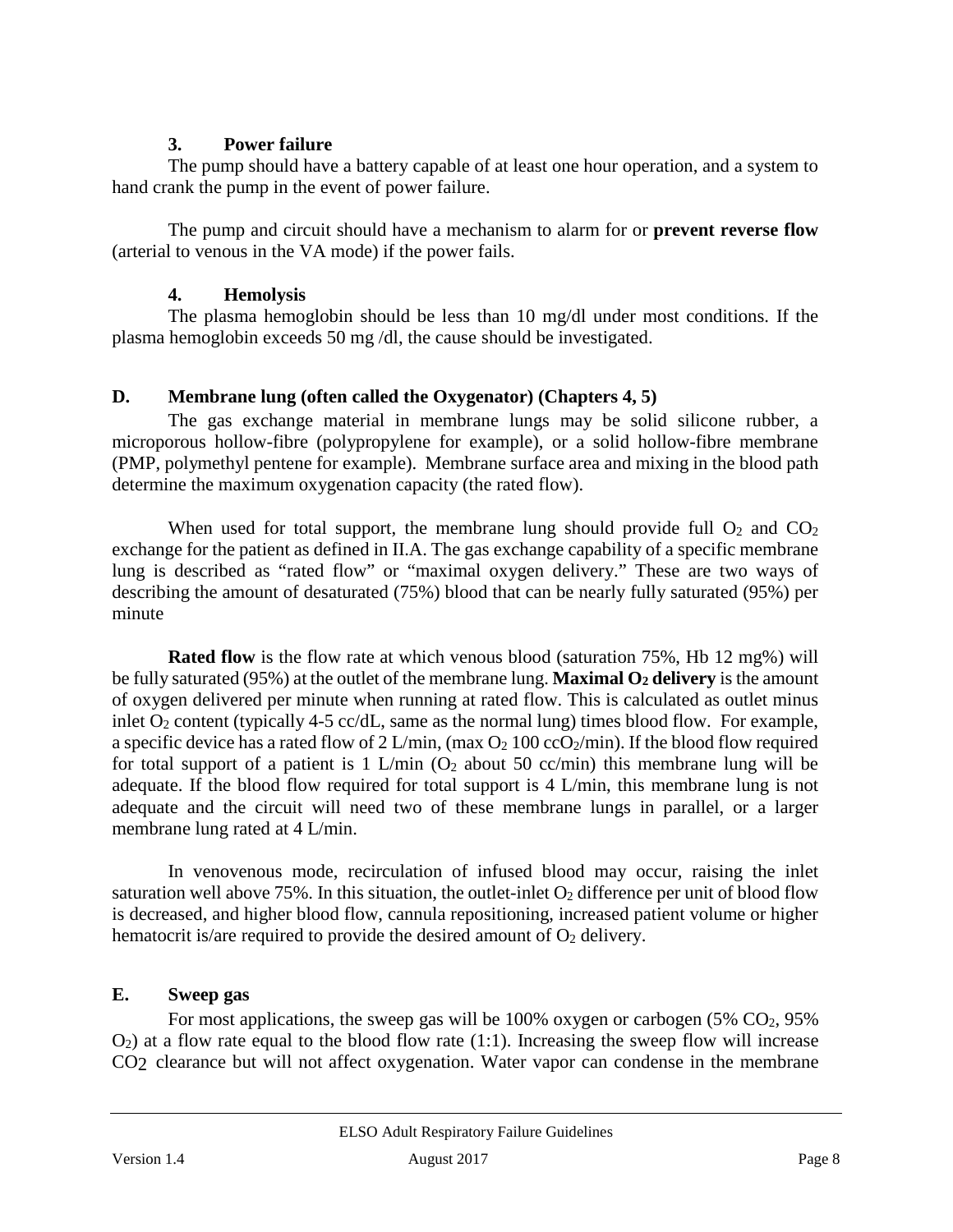lung resulting in poor  $CO<sub>2</sub>$  clearance, and may be cleared by intermittently increasing sweep gas flow to a higher flow.

For CO<sub>2</sub> clearance only, blood flow can be as low as  $0.5 \text{ L/min/m}^2$ . The membrane lung can be smaller than that required for full support, and the sweep gas flow is typically oxygen at 10:1 (gas:blood).

**Avoiding air embolism** via the membrane lung. Air or oxygen bubbles can pass through the membrane into the blood if the sweep gas pressure exceeds the blood pressure, or if the blood pressure is subatmospheric (this occurs when there is no blood flow or blood pressure, and blood drains from the membrane lung into the tubing by gravity, entraining air through the membrane lung). This is a specific problem with microporous hollow fiber devices but can also occur with silicone or polymethyl-pentene lungs due to very small holes in the membrane which can allow air entrainment. Prevention is achieved by maintaining the blood side pressure higher than the gas side pressure. This is accomplished by including a pressure popoff valve or pressure servo regulation control in the sweep gas supply, and by keeping the membrane lung below the level of the patient, so that if the pump stops the risk of entraining air from the room will be minimized. Even with silicone and PMP lungs it is safest to maintain the membrane lung below the level of the patient

### <span id="page-8-0"></span>**F. Priming the circuit**

The assembled circuit is primed under sterile conditions with an isotonic electrolyte solution resembling normal extracellular fluid including 4-5 MEq/L potassium. The prime is circulated through a reservoir bag until all bubbles are removed. This can be expedited by filling the circuit with  $100\%$  CO<sub>2</sub> before adding the prime. Microporous membrane lungs are quick to prime because gas in the circuit can be purged through the micropores. The circuit can be primed at the time of use, or days before. It is not recommended to use a primed circuit after 30 days.

Before attaching the circuit to the patient, the water bath is turned on to warm the fluid. ECLS is usually instituted with crystalloid prime. Many centers add human albumin (12.5 gm) to "coat" the surfaces before blood exposure. For infants, packed RBCs are added to bring the hematocrit to 30-40. Blood is usually not included in the prime for adult respiratory failure. When blood is added to the prime, heparin is added to maintain anticoagulation (1 unit per cc prime) then calcium is added to replace the calcium bound by the citrate in the bank blood. If time allows, it is helpful to verify the electrolyte composition and ionized calcium before starting flow. For emergency cannulation, the prime can be crystalloid with dilutional effects treated after initiating flow.

#### <span id="page-8-1"></span>**G. Heat exchanger**

A heat exchanger is needed if it is necessary to control the blood and the patient temperature at a specific level. Heat exchangers and associated water baths are often not needed for adult respiratory failure. Heat exchangers require an external water bath which circulates heated (or cooled) water through the heat exchange device. In general, the temperature of the water bath is maintained <40º Celsius, and usually at 37º. Contact between the circulating water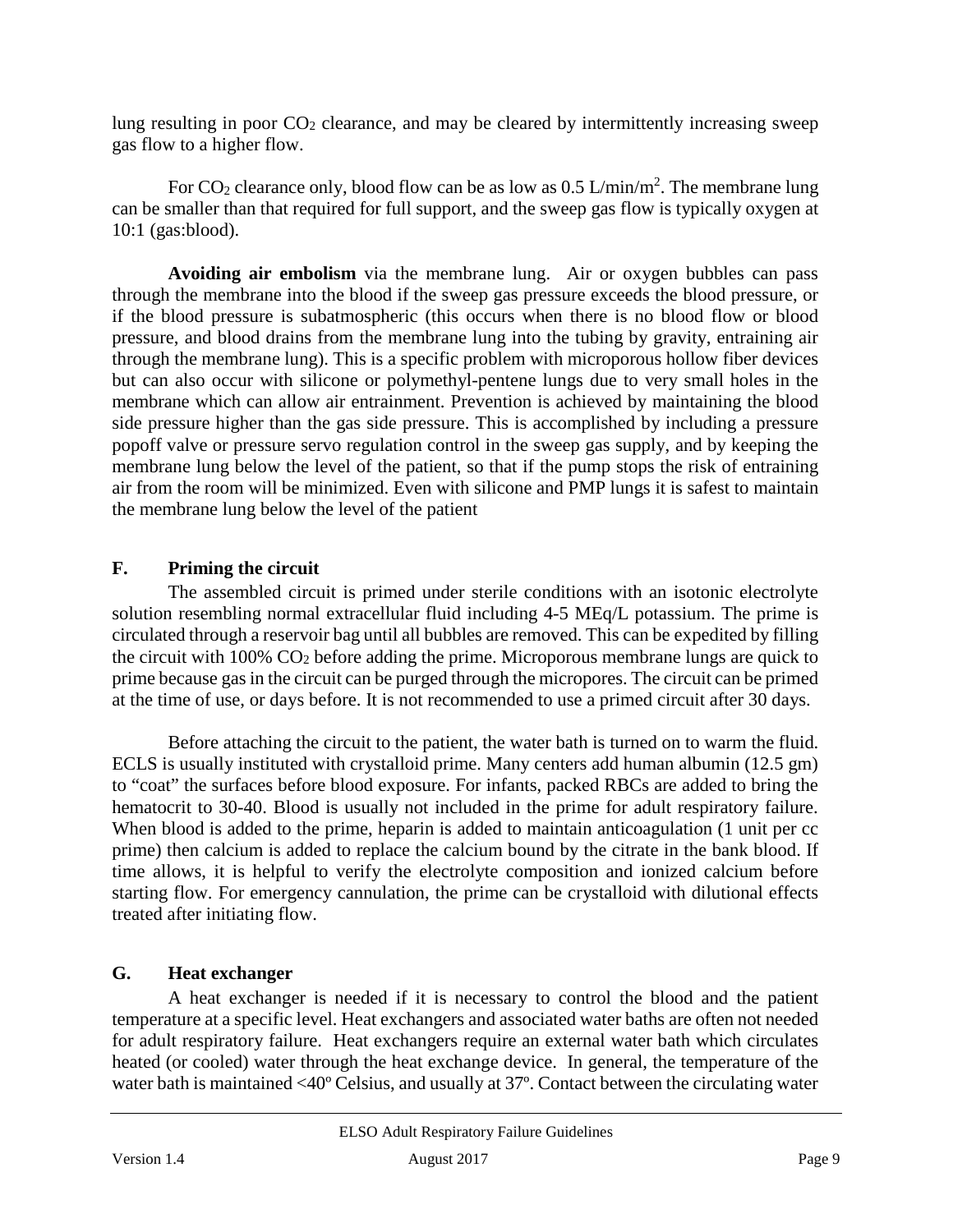and the circulating blood is very rare, but should be considered if small amounts of blood or protein are present in the circulating water, or if unexplained hemolysis occurs. The water in the water bath is not sterile and may become contaminated. The water bath should be cleaned and treated with a liquid antiseptic from time to time.

# <span id="page-9-0"></span>**H. Monitors**

Monitors are designed to measure circuit function and to alarm the operator of abnormal conditions. Most circuits will include:

**1.** Blood flow is commonly monitored by direct measurement of blood flow using an ultrasonic detector, or can be calculated based on pump capacity and revolutions per minute for a roller pump using standardized tubing.

**2.** Pre and post membrane lung blood pressure measurements can include maximum pressure servo regulation control to avoid over pressuring.

**3.** Pre pump venous drainage line pressure (to avoid excessive negative suction pressure by the pump) can be used as a servo regulation system to prevent excessive suction.

**4.** Pre and post membrane lung oxyhemoglobin saturation measurements: The venous oxyhemoglobin saturation is a valuable parameter for managing and monitoring both circuit and patient factors related to oxygen delivery and consumption. The post membrane lung saturation monitor will determine if the membrane lung is working at rated flow, and if function is deteriorating. Blood gases are measured from pre oxygenator and post oxygenator sites either by continuous on line monitoring or batch sampling. The primary purpose of measuring blood gases (as opposed to online saturation) is to determine the inlet and outlet PCO2 to evaluate membrane lung function, and blood pH to determine metabolic status.

**5.** Circuit access for monitors, blood sampling, and infusions. Luer connectors and stopcocks provide access to the blood in the circuit. The number of access sites should be minimized, but at least two are necessary (pre and post membrane lung). Blood access sites should be avoided between the patient and the inlet of the pump because of the risk of entraining air. It is acceptable to use the circuit for all blood sampling and infusions, although some centers prefer to give infusions directly to IV lines in the patient.

# <span id="page-9-1"></span>**I. Alarms**

Pre and post membrane lung pressure and alarms. These measurements will determine the transmembrane lung pressure gradient. Clotting in the oxygenator is represented by increasing membrane lung pressure gradient.

Many centers use a bubble detector on the blood return line. Pressure and bubble detector alarms can be used to clamp lines and turn the pump on or off to automate these safety factors.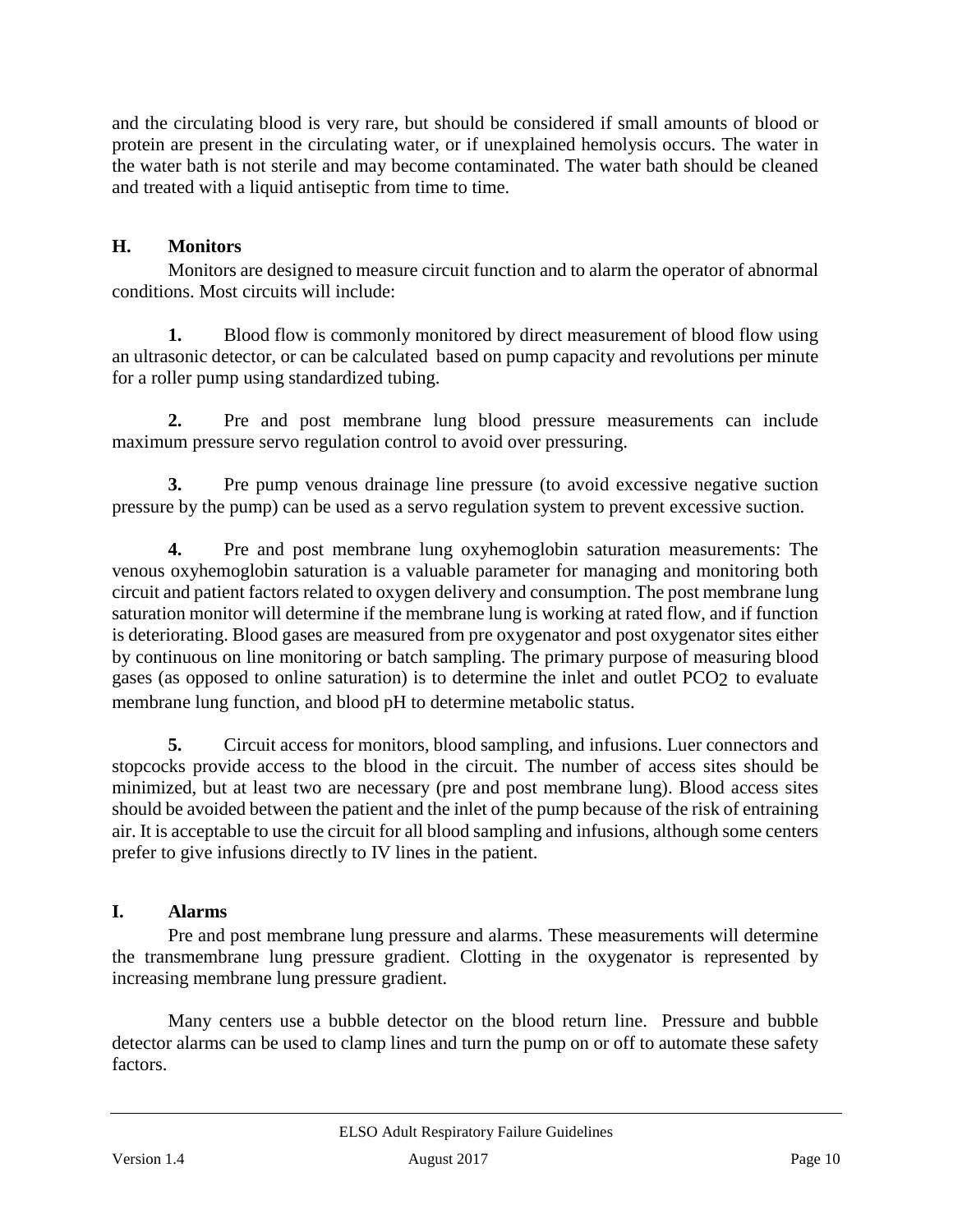### <span id="page-10-0"></span>**J. Blood tubing**

Tubing length and diameter will determine the resistance to blood flow. Tubing is chosen to allow free venous drainage, and avoid high resistance pressure drop on the blood return side. The blood flow through 1 meter of tubing at 100 mmHg pressure gradient for common internal diameter in inches is: 3/16:1.2 L/min; ¼:2.5 L/min; 3/8:5 L/min; ½:10 L/min

A "bridge" between the arterial and venous lines close to the patient is a useful circuit component, particularly for periods off bypass during VA access., during weaning, or during an emergency. However, when clamped the bridge it is a stagnant area which can contribute to thrombosis and possibly infection. In general, if a bridge is used, it should be maintained closed during most of the ECLS run, with a system for purging the bridge of stagnant blood when it is not in use.

# <span id="page-10-1"></span>**K. Elective vs. emergency circuits**

The characteristics of individual components are listed above. Emergency circuits should be available within minutes of the call to a patient, and should be fully primed with crystalloid and ready to attach as soon as the patient is cannulated. They should also include safety factors to prevent high negative pressure on the inlet side and high positive pressure on the outlet side to avoid errors during emergent cannulation and attachment. The emergency circuit may include a microporous membrane lung (easy to prime), and a centrifugal pump (high-pressure limited, does not require monitors or alarms during initial set up).

# <span id="page-10-2"></span>**III. Vascular Access (Chapters 4, 38)**

Vascular access is usually achieved by cannulation of large vessels in the neck or the groin. The blood flow resistance of the venous drainage cannula will determine the amount of total blood flow that can be delivered by the circuit. The resistance of the blood return cannula will determine the pressure in the post membrane lung blood return line, related to blood flow. Variations can be used for specific patient conditions (see patient protocols).

# <span id="page-10-3"></span>**A. Modes of vascular access for adults**

<span id="page-10-4"></span>**1. Stable patients:** VV is preferred for adult respiratory failure when cardiac function is adequate or moderately depressed. VA is preferred if cardiac function is moderately to severely depressed and cardiac support is also required. Patients with severe respiratory failure and secondary cardiac failure may improve on VV support alone. VV access may be by femoral and jugular veins with 2 cannulas or a double lumen cannula via the jugular vein.

<span id="page-10-5"></span>**2. Selective CO2 removal:** Low flow VV with a pump is used for selective CO<sub>2</sub> removal AV access is possible and avoids a pump. However arterial complications can occur.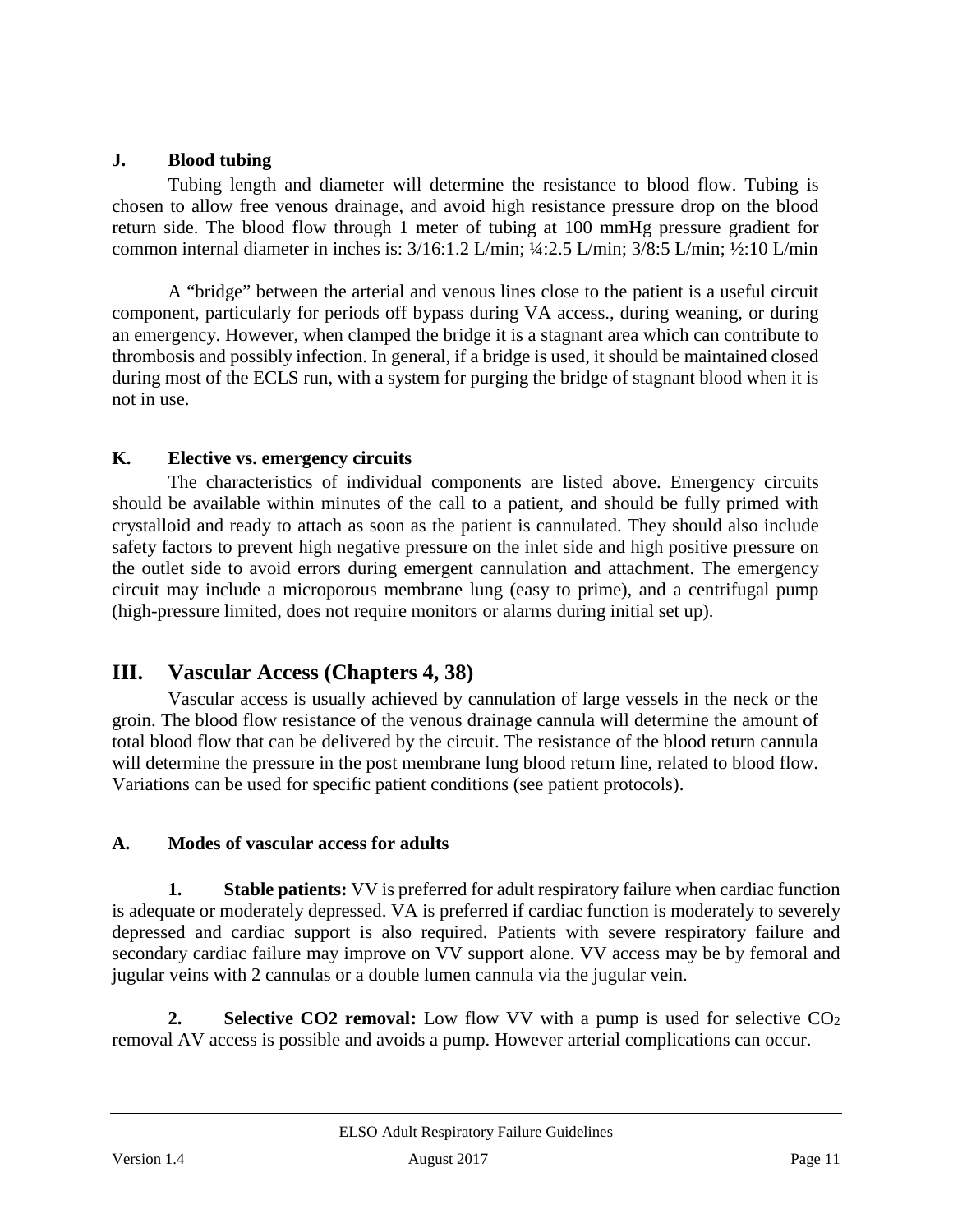<span id="page-11-0"></span>**3. Unstable patients:** If very unstable, **VA access** via IJ or femoral vein and fem artery is preferred. VAV may be used for concomitant heart and lung failure to supplement upper body oxygenation. If cardiac function recovers before lung function, access can be converted to VV.

### <span id="page-11-1"></span>**B. Cannulas**

The term "cannula" refers to the catheter that goes directly into the vessel for ECLS, to differentiate that device from all other catheters. The blood flow resistance of vascular access cannulas is directly proportional to the length and inversely proportional to the radius to the fourth power. Therefore, the internal diameter of the catheter is the most important factor controlling blood flow resistance. Other factors such as side holes and tapering sections also affect resistance, and the resistance increases at higher flows, so the characteristics of each cannula must be known before cannulation. Blood flow at 100 mmHg gradient for commonly used cannulas is described in the patient -specific protocols. Cannulas are chosen to provide the desired blood flow (section II A) above.

# <span id="page-11-2"></span>**C. Cannulation**

For adult respiratory failure without cardiac failure two modes of VV access are used:

Two-cannula access via the femoral vein (drainage) and internal jugular vein for reinfusion. This approach is the quickest to establish, can be done without fluoroscopy or other imaging, has minimal recirculation, and provides full support. The drainage cannula should be at the level of the renal veins, although some prefer to place it near the right atrium which has more recirculation. The disadvantage is that the femoral access may limit activity and ambulation.

Single (double lumen) cannula via the internal jugular vein.: Avalon and Origen dual lumen cannulas have a large lumen for drainage and a smaller lumen for reinfusion. The reinfusion lumen is a side hole which can be oriented toward the tricuspid valve and the drainage holes are placed as far away as practical from the reinfusion hole to minimize recirculation. The Avalon cannula is designed to be placed in the inferior vena cava. Placement requires imaging, usually fluoroscopy, so cannulation is more difficult than 2-cannula access. The advantage of single cannula access is that is easier to mobilize and ambulate the patient. The disadvantage is the need for imaging during placement, and the cannula can pull out of the IVC into the right atrium.

The mode of cannulation can be varied depending on the clinical circumstance. A patient may start on VA because of the need for support of circulation. When hemodynamics are stable it is preferred to convert to VV to avoid the risk of systemic embolization. A patient of VV with 2 cannulas may be converted to a dual lumen cannula when the patient is awake and ready for activity and ambulation.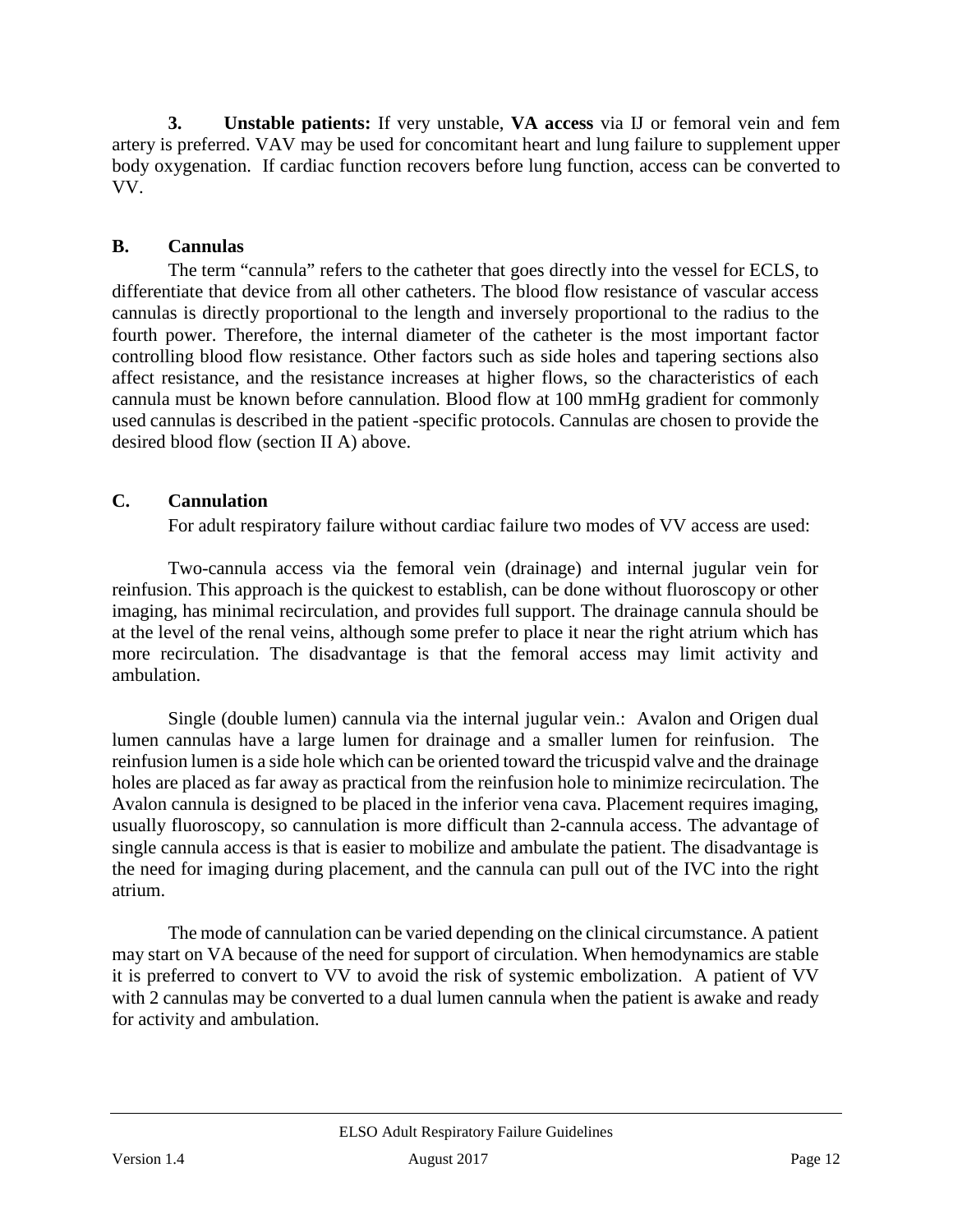#### **1. Methods**

<span id="page-12-0"></span>Cannulas can be placed via: 1) cut down, 2) percutaneously by a vessel puncture, guidewire placement, and serial dilation (Seldinger technique), 3) by a combination of cut down exposure and Seldinger cannulation, or 4) by direct cannulation of the right atrium and aorta via thoracotomy. **Cut down exposure** of the neck vessels is usually necessary in neonates and small children. **Percutaneous cannulation** is commonly used for VV-ECMO in children over two and in adults. Direct **cardiac cannulation** is usually used for patients who cannot come off CPB in the OR, using the CPB cannulas.

VV access can be gained with a double lumen cannula, or two separate venous cannulas.

# **2. Cannulation technique**

<span id="page-12-1"></span>A bolus of heparin (typically 50-100 units per kilogram) is given just before cannula placement, even if the patient is coagulopathic and bleeding.

**Direct cut down cannulation.** Cannulation is usually done in the ICU with full sterile preparation and OR team. Deep sedation/anesthesia with muscle relaxation is essential to prevent spontaneous breathing which can cause air embolus. Local anesthesia is used for the skin. Dissection exposes the vessels. Direct handling of the vessels is minimized as much as possible to avoid spasm. Topical lidocaine or papaverine is helpful to avoid spasm. Ligatures are passed around the vessels above and below the cannulation site. Heparin is given IV (50- 100 units per kilogram) and the distal vessels are ligated. The proximal vessel is occluded with a vascular clamp, the vessel opened, and the cannula placed. If the vessels are very small, if there is difficulty with cannulation, or if spasm occurs, fine stay sutures in the proximal edge of the vessel are very helpful. The vessel is ligated around the cannula, often over a plastic "boot" to facilitate later cannula removal. In the femoral artery a non-ligation technique can be used (see semi-Seldinger technique below) which may ensure sufficient flow past the cannula to ensure distal perfusion

**Percutaneous cannulation.** Cannulation is done in the ICU, OR, or cath lab with full sterile preparation. The OR team is not essential but there should be a plan for direct cutdown access if there are complications with percutaneous placement. The safest technique is to place small conventional intravascular catheters first. The position of these preliminary catheters is verified by blood sampling or measuring the blood pressure. After full sterile preparation a guidewire is passed into the small catheter and the small catheter is removed followed by serial dilators. The final large dilator acts as an obturator for the cannula itself. With current equipment, two people are necessary to do percutaneous access: one to load of the dilators on the wire and pass the dilators, and one to occlude the vessel between dilators to avoid bleeding. When using the Seldinger technique with a large dilator and cannulas, it important to check the wire after each dilator. If the wire is kinked or bent, it must be removed and replaced with a new wire. The use of the ultrasound or fluoroscopy can help with cannula positioning. The heparin bolus can be given any time after the main wire is placed.

**Semi-Seldinger technique.** Performed in the ICU, OR, or cath lab under anaesthesia with aseptic precautions. The vessel is exposed by cut down but not dissected. A small (20G)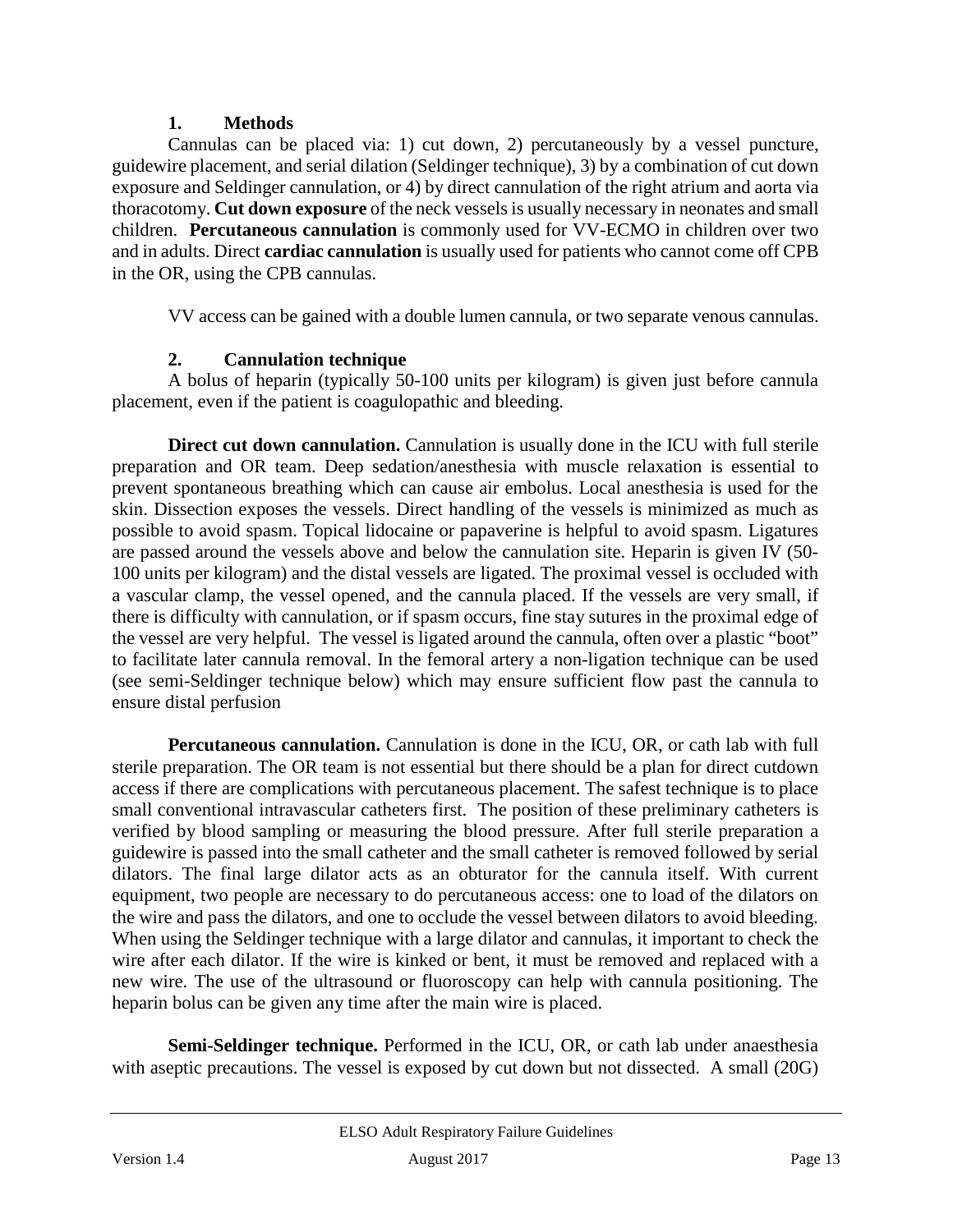IV catheter is passed into the vessel through the skin distal to the incision. Correct placement can be confirmed by aspiration and then heparin is administered. This catheter is then used to place the large guidewire. Dilator exchanges lead to placement of the ECMO cannula. The wound is then closed over the cannula, which is then treated like a standard percutaneous cannula. The advantages of this technique over a pure percutaneous approach are speed, accurate assessment of vessel size, and flexibility of approach.

**1. Modes:** Percutaneous access is possible in most adult patients. Ultrasound and fluoroscopy can facilitate cannulation. In the absence of imaging, the placement of conventional IV catheters first to verify position by pressure measurement can be followed by the placement of larger cannulas over a wire.

**2. Cannulas:** A large double lumen cannula (6) or two large (23-31 Fr) venous cannulas are required: IVC via femoral vein for drainage and right atrial via the jugular (7) or opposite femoral (8) for blood return.

For selective venovenous CO2 removal 15 Fr double lumen cannulae will deliver adequate blood flow for total CO<sub>2</sub> removal.

**3. Management of the distal vessels:** If the <u>neck</u> cutdown access is used, the vein and artery are ligated distally, relying on collateral circulation to and from the head. Some centers routinely place cephalad venous cannulae but this is an institutional preference and is not mandatory. If the access is via the femoral vessels the venous collateral is adequate but the femoral artery is often significantly occluded. If distal arterial flow to the leg is inadequate a separate perfusion line is placed in the distal superficial femoral artery by direct cutdown, or in the posterior tibial artery for retrograde perfusion.

**4. Adding or changing cannulas:** If venous drainage is inadequate and limited by the blood flow resistance of the drainage cannula, the first step is to add another venous drainage cannula through a different vein. It may be possible to change the cannula to a larger size, but removing and replacing cannulas can be difficult. If a vascular access cannula is punctured, kinked, damaged, or clotted, the cannula must be changed. If the cannula was placed by direct cutdown, the incision is opened, the vessel exposed, and the cannula replaced, usually with the aid of stay sutures on the vessel. If the cannula was placed by percutaneous access, a Seldinger wire is placed through the cannula to facilitate cannula.

# <span id="page-13-0"></span>**IV. Management during ECLS (Chapters 4, 5, 40,41)**

# <span id="page-13-1"></span>**A. Circuit related Management**

<span id="page-13-2"></span>**1. Blood flow:** Flow: 50-80 cc/drykg/min. Max initially, then lowest flow to maintain SaO2>80-85% at rest vent settings. This will typically be 50-80 cc/kg/minute when total gas exchange support is needed.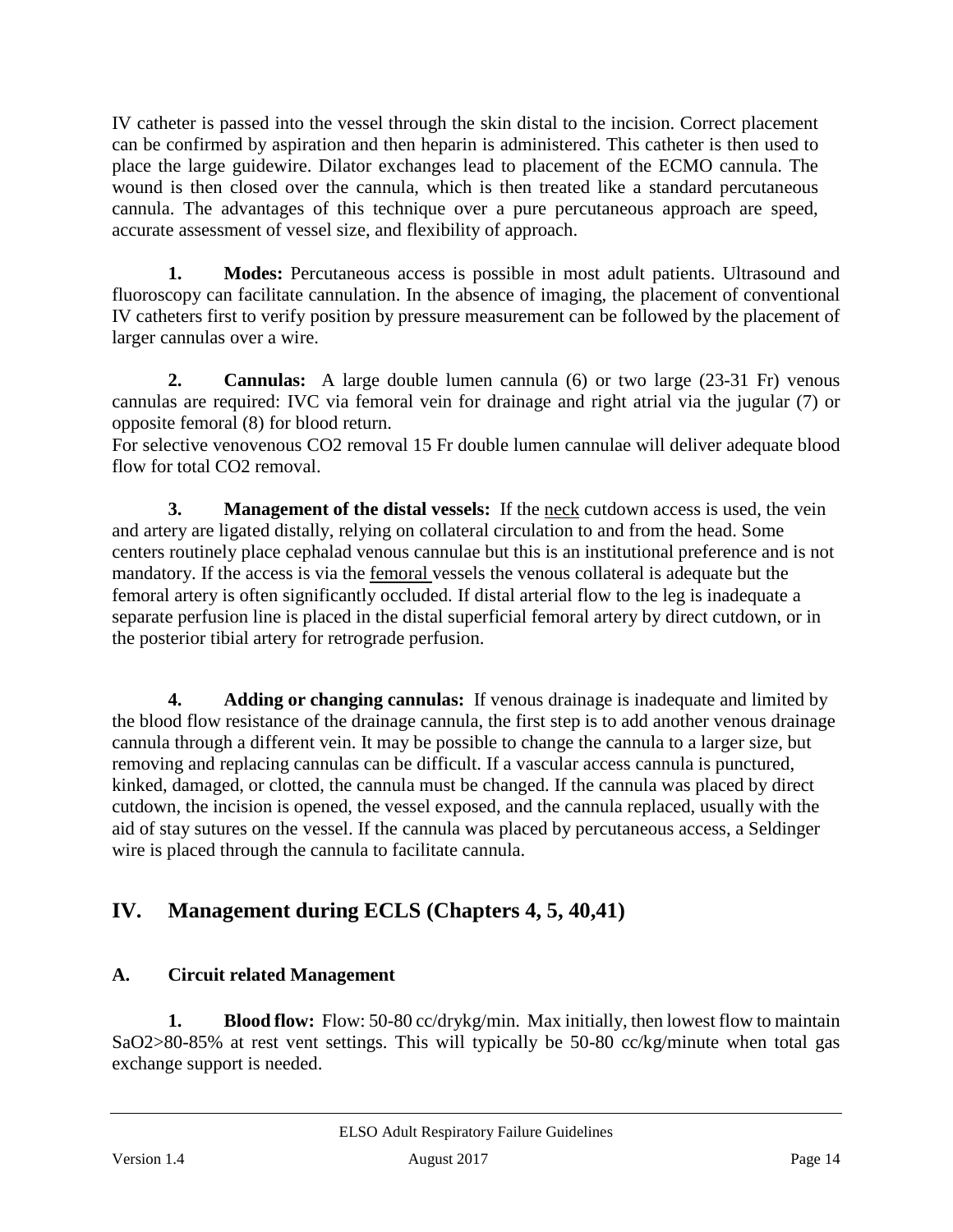Calculate  $DO_2/VO_2$  frequently: Circuit  $DO_2$  (flow x outlet-inlet O<sub>2</sub>content) plus pt lung DO<sub>2</sub>, =total DO<sub>2</sub>, related to VO<sub>2</sub> (3cc/kg/min.) Normal DO<sub>2</sub>/VO<sub>2</sub> is 5. DO<sub>2</sub>/VO<sub>2</sub> <2 is inadequate delivery.  $DO<sub>2</sub>/VO<sub>2</sub>$  3 or more is recommended to allow some reserve. **Goal:**  $DO_2: VO_2 > 3$  (Corresponds to  $SVO_2$  25-30% less than  $SaO_2$ )

<span id="page-14-0"></span>**2. Oxygenation:** In the absence of lung function, VV access can supply all metabolic oxygen requirements. The arterial saturation is usually 80-85%, but may be  $75-80\%$  (PaO<sub>2</sub> 45-55) This is ample oxyhemoglobin saturation for normal systemic oxygen delivery as long as the cardiac output and hemoglobin concentration are adequate to maintain  $DO<sub>2</sub>$  three times  $VO<sub>2</sub>$ . However, the ICU staff may be uncomfortable with arterial saturation under 90, and education regarding oxygen delivery is important. Avoid the temptation to turn up the ventilator settings or FiO2 above rest settings during VV support.

The mixing of two blood flows with different oxygen content is described in detail in Chapter 4.

<span id="page-14-1"></span>**3. CO2 removal: (Chapter 63)** Patient PaCO<sub>2</sub> is controlled by the sweep gas flow. When the circuit and blood flow are planned for oxygenation,  $CO<sub>2</sub>$  removal can be excessive, and the sweep gas flow is titrated to maintain PaCO2 at 40 mmHg (usually 1:1 to blood flow). For selective  $CO_2$  removal blood flow can be as low as 1L/min and sweep gas can be up to 15L/min, titrated to maintain  $PaCO<sub>2</sub>$  at 40 mmHg.

# <span id="page-14-2"></span>**4. Anticoagulation (Chapters 6, 7, 8)**

**4a. Heparin** (regular or "unfractionated "heparin, not low molecular weight heparin) is given as a bolus (50-100 units per kilogram) at the time of cannulation, and by continuous infusion during ECLS

**4a1. Measuring heparin effect.** Heparin infusion is regulated to keep the **whole blood**  activated clotting time (ACT) at a designated level (usually 1.5 times normal for the ACT measurement system). ACT is the time (in seconds) in which whole blood clots in response to a fibrin activating reagent. Each ACT device has a specific upper limit with normal blood (120 to 140 seconds for most systems). ACT is measured hourly and more frequently if the ACT is changing. ACT is measured at the bedside (not sent to the laboratory) because heparin dosing decisions are often required immediately.

Partial thromboplastin time (PTT) is the time (in seconds) in which calcium-free **plasma** clots in response to a fibrin activating reagent combined with calcium. PTT is more convenient than ACT because it can be measured in the laboratory. However, it is less reliable than whole blood ACT as a measure of the time to clotting because it is measured in plasma and platelets, and blood cells can affect the activity of heparin. For a normal person, 10 units of heparin per kilogram per hour will result in ACT approximately 1.5 times normal. However, ECLS patients are not normal and there is no standard dose of heparin, and no standard concentration of heparin in the blood during ECLS. If the patient has a high platelet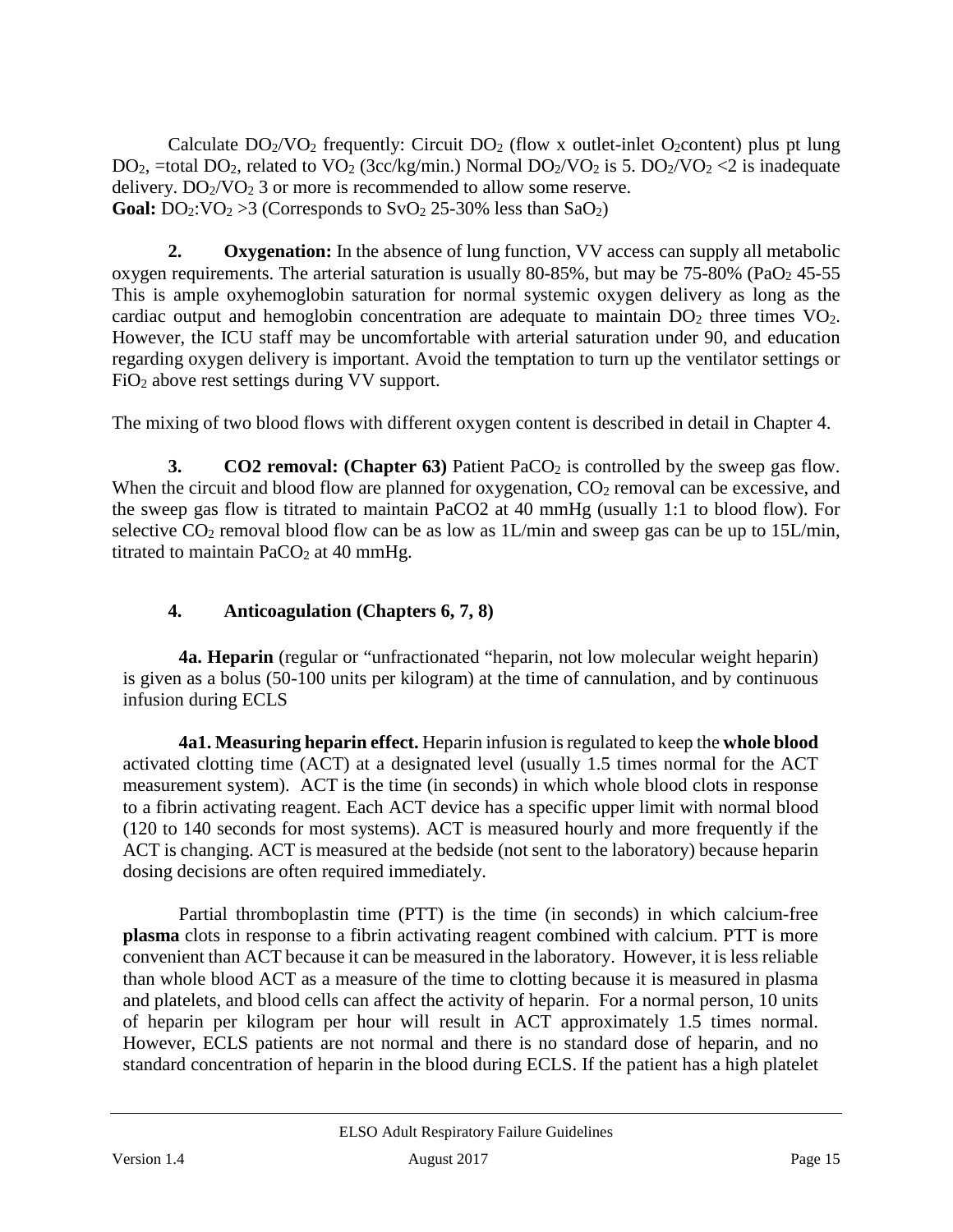or white cell count, or is "hypercoagulable," a large amount of heparin may be required to maintain the target ACT. If the patient is thrombocytopenic, in renal failure, or has circulating fibrin split products, a small amount of heparin may be required.

Heparin concentration can be measured indirectly as "**anti-Xa**." This provides a measure of heparin blood concentration, so can be used to titrate the dose to achieve a desired level of heparin concentration (typically 0.5 units/ml). When using anti-Xa to titrate heparin it is important to realize that factors other than heparin also affect blood clotting.

**Thromboelastography (TEG)** uses a device to record the time and density of clot formation in response to a stimulus (typically kaolin). The measurement is in whole blood so the time to clotting is the ACT. The density of the clot is affected by clotting factors, platelets, and fibrinolysis, so TEG provides more information than ACT. TEG can be done with and without an agent which inactivates heparin, so the anticoagulant effect of heparin can be separated from other factors. TEG can be done at the bedside on fresh blood or in the laboratory in calcium-free blood (adding calcium to the activator).

**4a2**: Heparin acts by "activating" a plasma molecule called **antithrombin** (usually called AT3). If the AT3 concentration in plasma is low, clotting can occur even when large doses of heparin are given. AT3 levels should be maintained in the normal range (80-120% of control). Low AT3 can be treated by giving fresh frozen plasma, cryoprecipitate, or recombinant AT3. AT3 assay is not available in all hospital laboratories. If clotting occurs in the circuit despite a normal or high dose of heparin, and AT3 assay is not easily available, give fresh frozen plasma to replace AT3 (inexpensive) or give recombinant AT3 (very expensive) until clotting is controlled. Circuit clotting can progress to a consumptive syndrome similar to DIC. The treatment of circuit clotting is to change to a new circuit.

**4a3 HITT.** There is a rare condition called heparin induced thrombotic thrombocytopenia, characterized by multiple white arterial thrombi and platelet count less than 10,000. A simple assay for HITT is available, but it has a high false positive rate. ECLS patients are all on heparin and all are thrombocytopenic for many reasons. The HITT assay is often positive in these patients, although they do not have the rare disease of heparin induced thrombocytopenia. If an ECLS patient has true HITT, the platelet count will be consistently less than 10,000 despite platelet infusions. In such a case, if there are no other explanations for thrombocytopenia, it is reasonable to use a different anticoagulant than heparin. Direct thrombin inhibitor (argatroban or bivalirudin) is the alternative.

**4a4 Reversing heparin.** Heparin effect can be reversed by protamine. This is routinely done in cardiac surgery where the effect of heparin must be maximal during operation, but minimal after coming off bypass. During ECLS, protamine reversal is almost never indicated because precise protamine dosing is difficult and circuit clotting can occur if heparin is reversed to normal coagulation status.

**4b. Direct thrombin inhibitors.** DTIs are used in HITT patients, and many centers are using DTIs as the primary anticoagulant. DTI effect is measured by ACT, PTT, or TEG.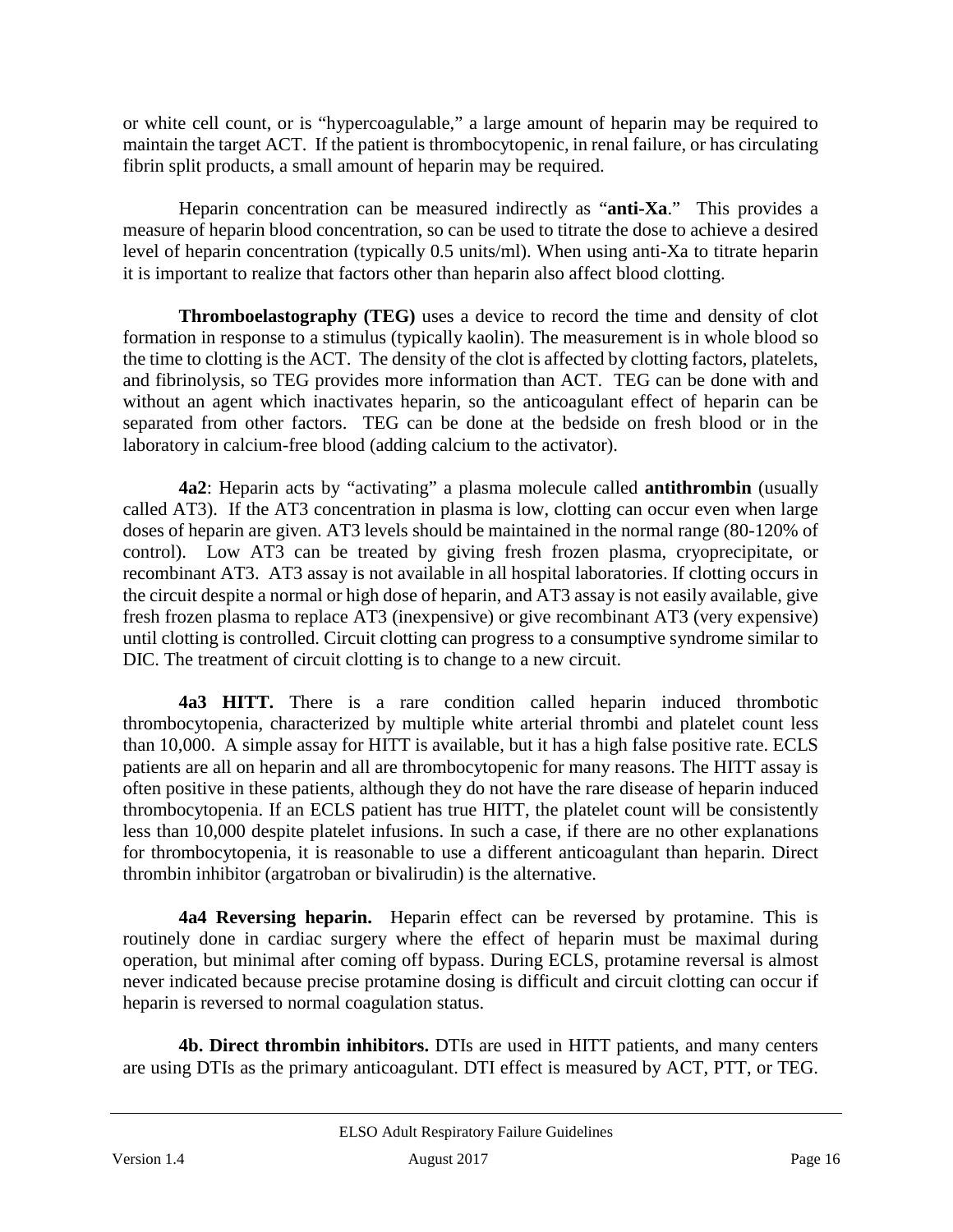DTI dose is titrated to clotting time 1.5 times normal, as with heparin. DTI does not depend on AT3, so AT3 monitoring or replacement is not necessary. There is no reversal medication but the half life is a few hours so overdose is not long lasting.

**4c. Thrombocytopenia** (platelet count less than 150,000) is common in ECLS patients. It may be a consequence of the primary disease, drugs, and other treatment, or caused by blood surface exposure. Circulating platelets adhere to the plastic surfaces, and undergo a "release reaction" which attracts other platelets. These aggregates of "effete" platelets circulate in the blood and are removed by the liver and spleen. If the platelet count is less than 20,000 spontaneous bleeding can occur. The usual practice is to transfuse platelets to keep the count greater than 80,000. Even though the platelet count is over 80,000, platelet function may be impaired. A kallikrein inhibitor (aprotinin or tranexamic acid) may improve platelet function if bleeding is a problem (see bleeding IVB).

**4d. Fibrinogen.** Even though fibrin formation is inhibited by anticoagulants, fibrinogen can become depleted during ECLS. Fibrinogen levels are measured daily and maintained within the normal range (250 to 300 mg/dl) by infusion of fresh frozen plasma or fibrinogen. The primary disease, or clots in the circuit, may cause fibrinolysis resulting in circulating fibrin split products. These molecules act as anticoagulants and can add to the risk of bleeding. If fibrin split products are detected and/or if bleeding is excessive, fibrinolysis can be inhibited with anti-fibrinolytics (see bleeding).

**4e. Surface coatings.** Extracorporeal circuits and devices are available with surface heparin coating or coating with other polymers intended to minimize blood surface interaction. These modified surfaces may decrease blood surface interaction somewhat, but systemic anticoagulation is still required when using the surface coatings currently on the market. It is possible to manage ECMO without systemic anticoagulation if bleeding cannot be controlled by other measures. During ECLS with no systemic anticoagulation blood flow should be maintained high, and a primed replacement circuit should be available if the circuit clots.

# **5. Circuit monitors, alarms, and safety (Chapters 4, 5)**

<span id="page-16-0"></span>**5a. High pressure.** The higher the perfusion pressure, the higher the risk of leak or blowout. 400 mmHg is typically the highest safe level. If the post pump pressure is greater than 300 mmHg at the desired flow rate, the cause might be high systemic blood pressure in the patient (in VA mode), high resistance in the blood return access cannula, high resistance in the conduit tubing from the membrane lung to the cannula, or high resistance in the membrane lung. If the pressure suddenly increases setting off the high- pressure alarm, the cause is usually temporary occlusion of the infusion tubing or cannula. If this occurs stop the pump, then gradually return flow while determining the cause of the sudden increase in resistance

**5b. Air in the circuit** might be seen directly or detected by a bubble detector. If air is detected in the circuit stop the pump, clamp the lines near the patient, and put the patient on support settings. Because the patient is often totally dependent on ECLS, it is necessary to find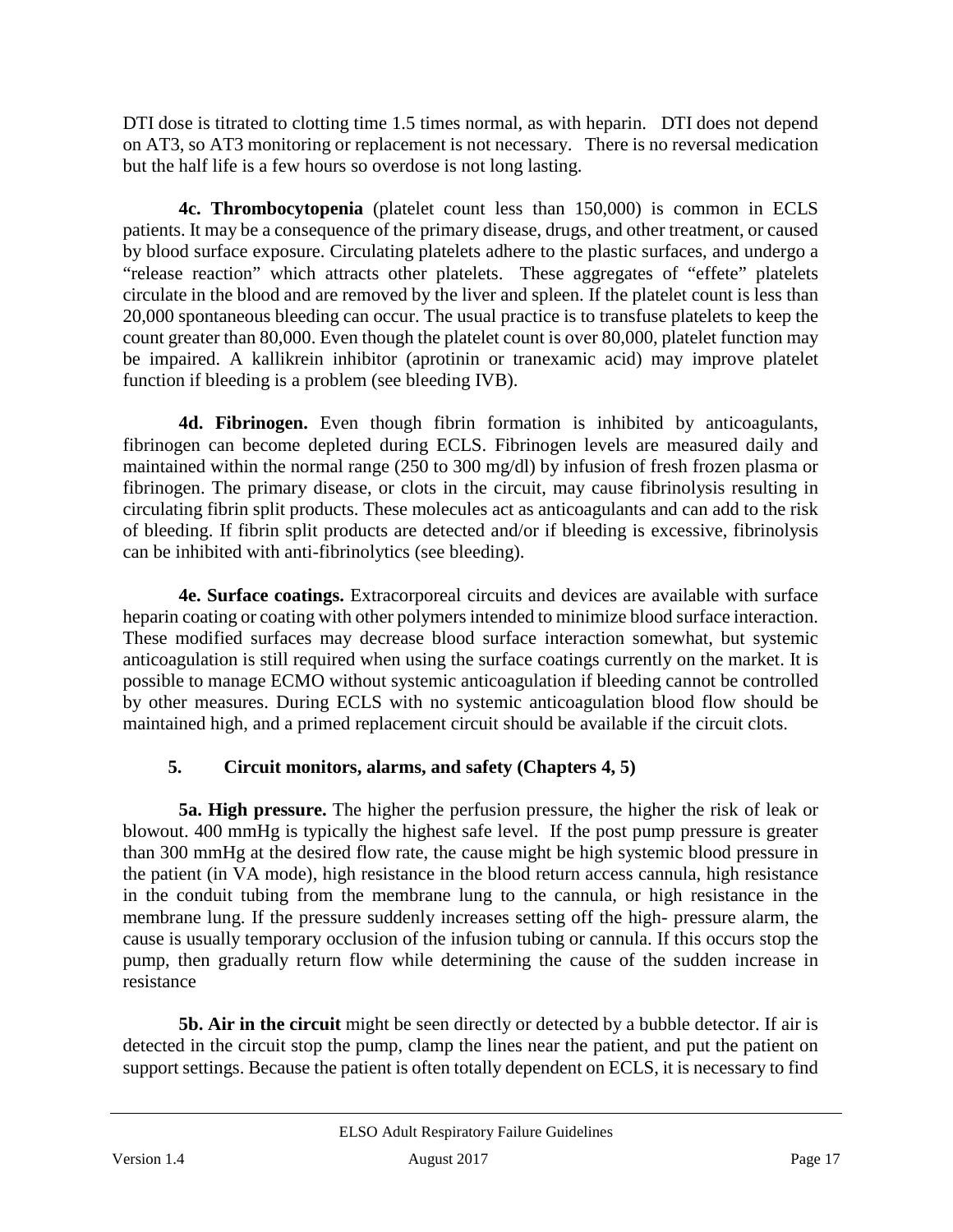and repair the cause of air in the circuit very quickly. The most common cause is aspiration of air into the venous drainage line at the site of cannulation or through a connector or open stopcock. Another common cause is air bubbles in the intravenous infusion lines going into the patient. When air is entrained on the drainage side it is usually as small bubbles, and usually is caught in the membrane lung or bubble trap before getting into the patient. Air on the infusion side is a much more serious problem. The most common cause is air entrainment in the membrane lung. This can occur if the membrane lung is higher than the patient and if the blood side pressure drops below the gas side pressure.

**5c. Clotting in the circuit** is detected by careful examination, using a flashlight to go over all the extracorporeal circuit. Clots are seen as very dark nonmoving areas on the surfaces. Every circuit will have some small clots at the site of connectors, infusion lines, or in areas of low flow in the pre-pump bladder or the membrane lung. These clots are in the range of 1 to 5 mm, do not require circuit changes, and are simply observed. Clots larger than 5 mm or enlarging clots on the infusion side of the circuit (post membrane lung) should be removed by removing that section of the circuit or by changing the entire circuit if there are many such clots. Platelet/fibrin thrombi appear as white areas on the circuit at connectors and stagnant sections. These are clots which have not accumulated red cells, usually because they are in areas of very high flow. As with dark clots, no intervention is necessary unless the white thrombi are greater than 5 mm or growing.

**5d. Electrical power failure.** The circuit should be designed to automatically switch to battery operation if the main source of electricity is lost. An alarm should sound when the circuit switches to battery operation. The battery will operate the circuit for 30-60 minutes while the cause of the problem is being identified. The major power requirement is the water bath for the heat exchanger. When operating on battery power, it is wise to turn off the water bath. If the electrical circuit and the battery fails, the alarm will be a low flow alarm or alarms attached to the patient (saturation or blood pressure). In that case it will be necessary to crank the pump by hand.

**5e. Decannulation** is a life-threatening emergency identified by major bleeding at the cannulation site, air in the drainage circuit (if the drainage cannula is coming out) and loss of volume and perfusion pressure if the infusion cannula is lost. Decannulation is prevented by securing the cannulas to the skin in at least two locations, and checking the position of the cannulas and cannula fixation at frequent intervals and adequately sedating the patient. If decannulation occurs, come off bypass immediately by clamping the lines close to the patient, control bleeding by direct pressure, and reinsert the cannula as soon as possible.

**5f. Hemolysis** is suspected if the urine has a pink tinge (which could be due to bladder bleeding, not hemolysis) and verified by plasma Hb measurement. Normally plasma hemoglobin should be less than 10 mg/dl. Higher plasma hemoglobin can be caused by a condition primary to the patient, or by circuit components. The pump itself will not cause hemolysis unless inlet (suction) pressures are greater than minus 300 mmHg, which can happen if the pump suction exceeds the blood drainage. The pump can also cause hemolysis if there are clots in the pump chamber (which can occur in centrifugal pumps). Hemolysis can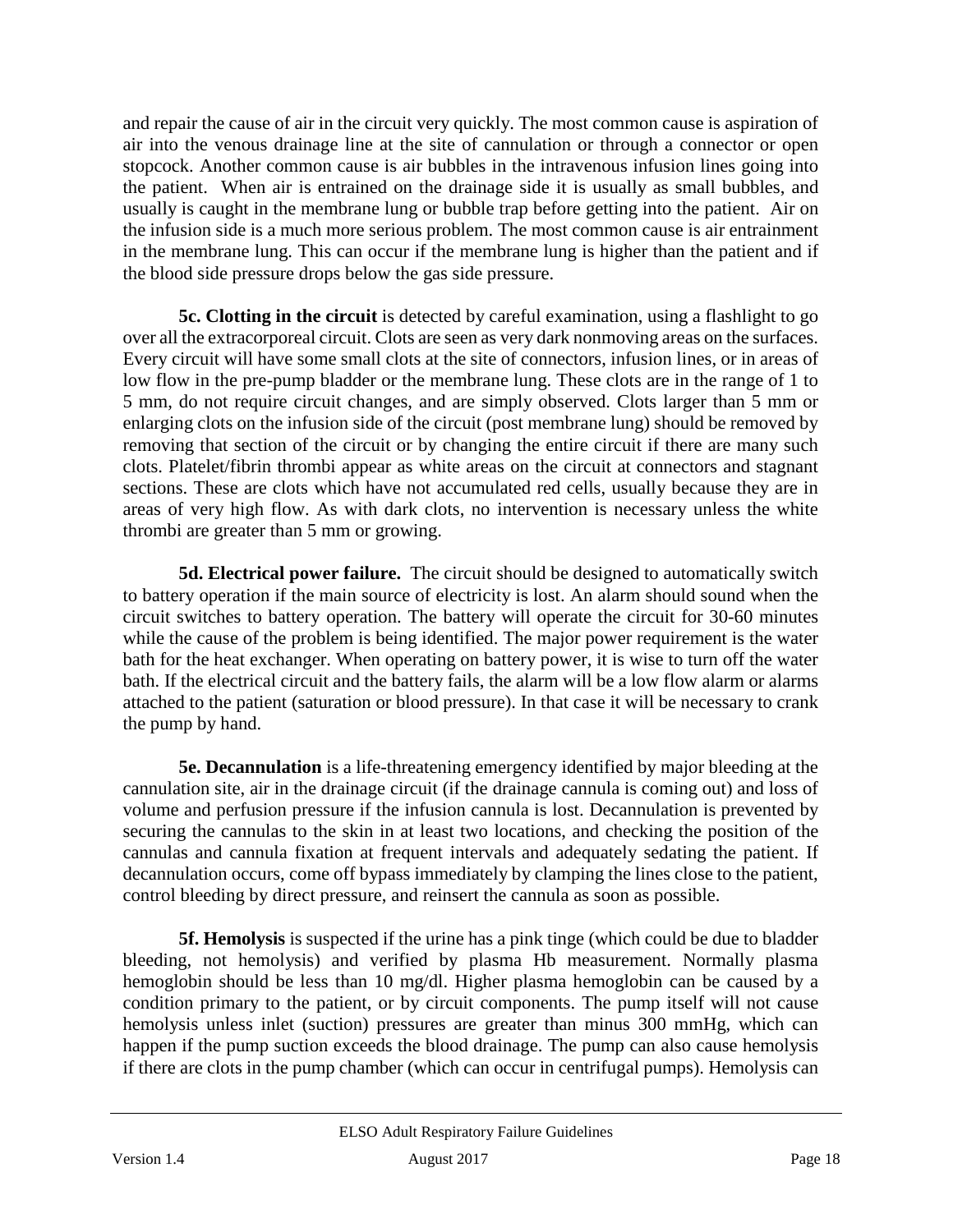occur if blood is flowing at a high rate through a very small orifice. This can occur if the blood return cannula has a very high resistance, or if there is a high level of occlusion in the post pump circuit. Hemolysis can also occur if a hemofilter or plasmapheresis device is attached to the circuit and run at high flows. If hemolysis occurs, the source should be found and corrected.

**5g. Emergency drills** addressing all these problems should be conducted by the team at regular intervals

**5h. Safety.** ECMO is a technology dependent therapy utilized in critically ill patients. A successful outcome is highly dependent on repetitive safe practices by a diverse team (physicians, ECMO specialists, perfusionists, nurses, etc). Policies that support a safe ECMO program include: regular emergency skills lab sessions, team training, using a pre-procedure "time out" to verify key elements and post-ECMO debriefings.

# **6. Component and circuit changes**

<span id="page-18-0"></span>It may be necessary to stop ECLS (come off bypass) to remove and replace small components such as stopcocks and connectors, large components such as the pump chamber or membrane lung, or the entire circuit. If the patient is totally dependent on ECLS, this can be done in less than one minute as follows: Put the patient on maximal ventilator and drug support settings. Get at least one helper and assemble all the clamps and components. Clamp the lines near the patient, and clamp the lines above and below the component to be changed. With sterile technique, cut out the component and insert the new component, filling the tubing with saline and eliminating all bubbles. When changing or adding a membrane lung, the lung must be primed with crystalloid solution before attaching to the circuit.

# <span id="page-18-1"></span>**7. Traveling (Chapter 61)**

Traveling poses risks. Do procedures in the ICU whenever possible.

**In hospital.** It may be necessary to travel to radiology, the operating room, or the cath lab as follows. Be sure that the battery is fully charged and the hand crank is available for the pump. Turn off the water bath to save electricity. Use a small full tank of oxygen for the sweep gas. Switch the circuit to battery power and portable oxygen before moving the patient from the bed. Before moving the patient, switch the patient monitors to a portable monitor for EKG, blood pressure, and Sa0<sub>2</sub>. Minimize the number of intravenous infusions as much as possible. Bring an Ambu bag, separate oxygen tank, and emergency drugs. Plan the trip before leaving the ICU. Hold elevators, clear hallways, and be sure the receiving unit is ready. When moving the patient and the ECLS cart, one person is assigned to keep one hand on the gurney and the other on the cart to reduce tension on the tubing.

**Hospital to hospital.** In addition to all the details listed above, the transport team must be totally self-contained for hospital to hospital transfer. This includes spare parts for all components, a variety of cannulas and sizes, operating instruments, and medications. Arrange for hospital privileges in the referral hospital. Send instructions to the referral hospital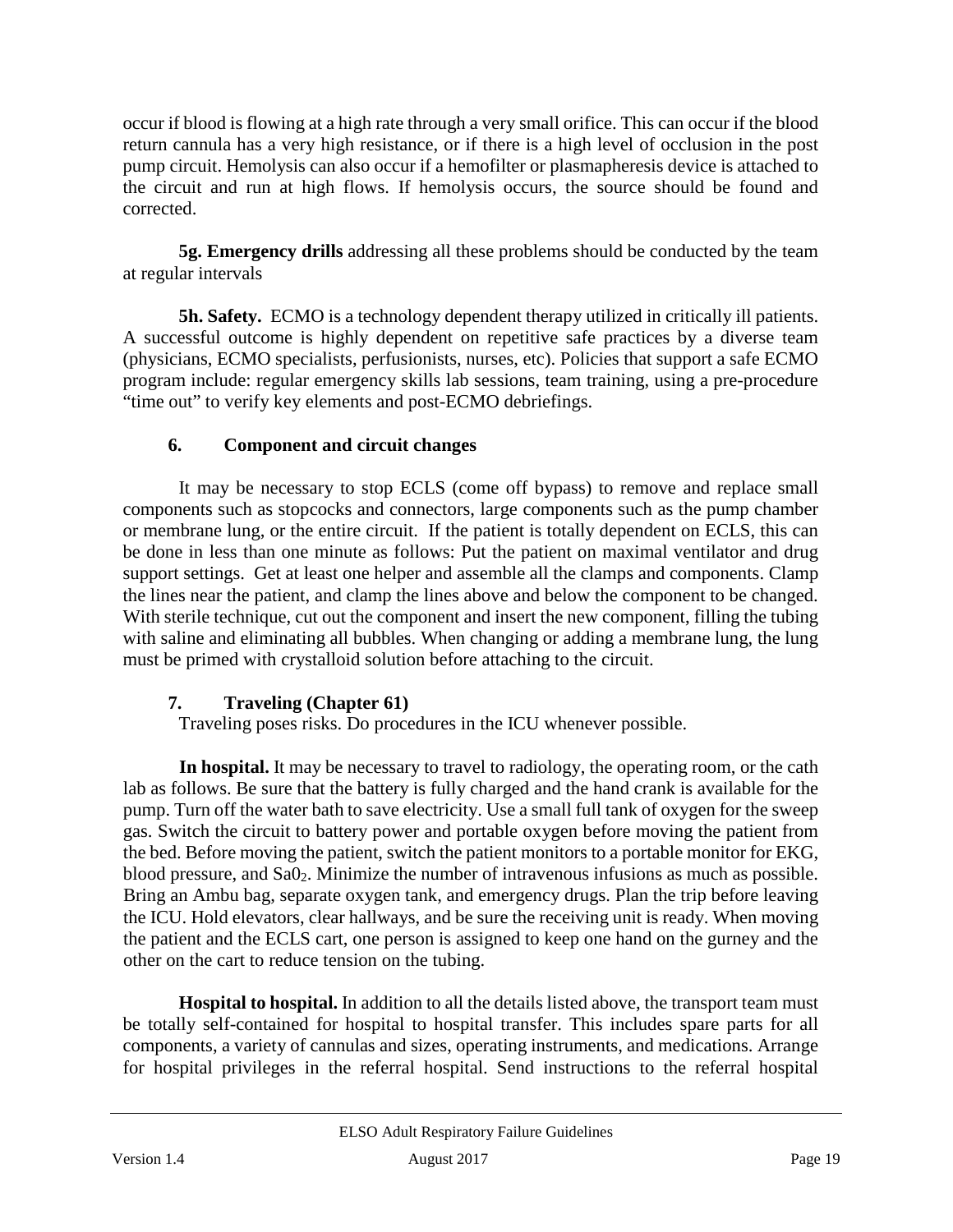regarding family, consent, and blood, platelets, and plasma preparation, OR team if necessary, etc.

### <span id="page-19-0"></span>**B. Patient Related Management (Chapter 40,41)**

<span id="page-19-1"></span>**1. Hemodynamics:** On VA support, SvO<sub>2</sub> can be used to guide hemodynamic management as discussed in the general guidelines. On VV support there is no direct hemodynamic support provided by the extracorporeal circuit. The patient should be managed with inotropes, vasodilators, blood volume replacement etc. as if the patient were not on extracorporeal support. Echocardiography is an excellent tool to assess hemodynamic function and help guide management during VV ECLS.

If cardiac failure occurs during VV support the patient can be converted to VA by adding arterial access to the femoral or subclavian artery.

During **VA support** hemodynamics are controlled by the blood flow (pump flow plus native cardiac output), and vascular resistance. Because the pulse pressure is low the mean systemic arterial pressure will be somewhat lower than normal pressure (40 to 50 mmHg for a newborn, 50 to 70 mmHg for a child or adult). In addition, patients placed on ECLS for cardiac support are on high doses of pressors when ECLS is begun. As these drugs are titrated down, resistance falls and systemic pressure falls proportionately. If the systemic perfusion pressure is inadequate (low urine output, poor perfusion) pressure can be increased by adding blood or low doses of pressor drugs. Systemic vasodilatation requiring pressor drugs is common in patients in septic shock. Although the mean arterial pressure may be low, systemic perfusion may be completely adequate. Systemic perfusion is best measured by mixed venous blood saturation. Assuming  $SaO<sub>2</sub>$  is over 95% venous saturation greater than 70% indicates systemic oxygen delivery is adequate even though the pressure may be low. If systemic oxygen delivery is not adequate (venous saturation less than 70%) increase the pump flow until perfusion is adequate. If extra blood volume is required to gain extra flow, consider the relative advantages of blood and crystalloid solution.

Cardiac failure may be due to pulmonary hypertension causing right ventricular strain or overload. In that case VV can be converted to RA to PA via thoracotomy or via a cannula designed to reinfuse via the PA.

<span id="page-19-2"></span>**2. Ventilator management:** Patients are on high FiO<sub>2</sub> and ventilator settings during cannulation. The goal of ventilator management on ECLS is to use  $FiO<sub>2</sub> < 0.4$ , and non-damaging "rest settings (PPlat<25)" In many patients the lung may proceed to total consolidation before recovery occurs, but this might be avoided by maintaining some inflation pressure as high pressures are decreased, and by supplying nitrogen to prevent adsorption atelectasis. Each patient is different, but a general algorithm for ventilator management is:

**2a. First 24 hours:** moderate to heavy sedation.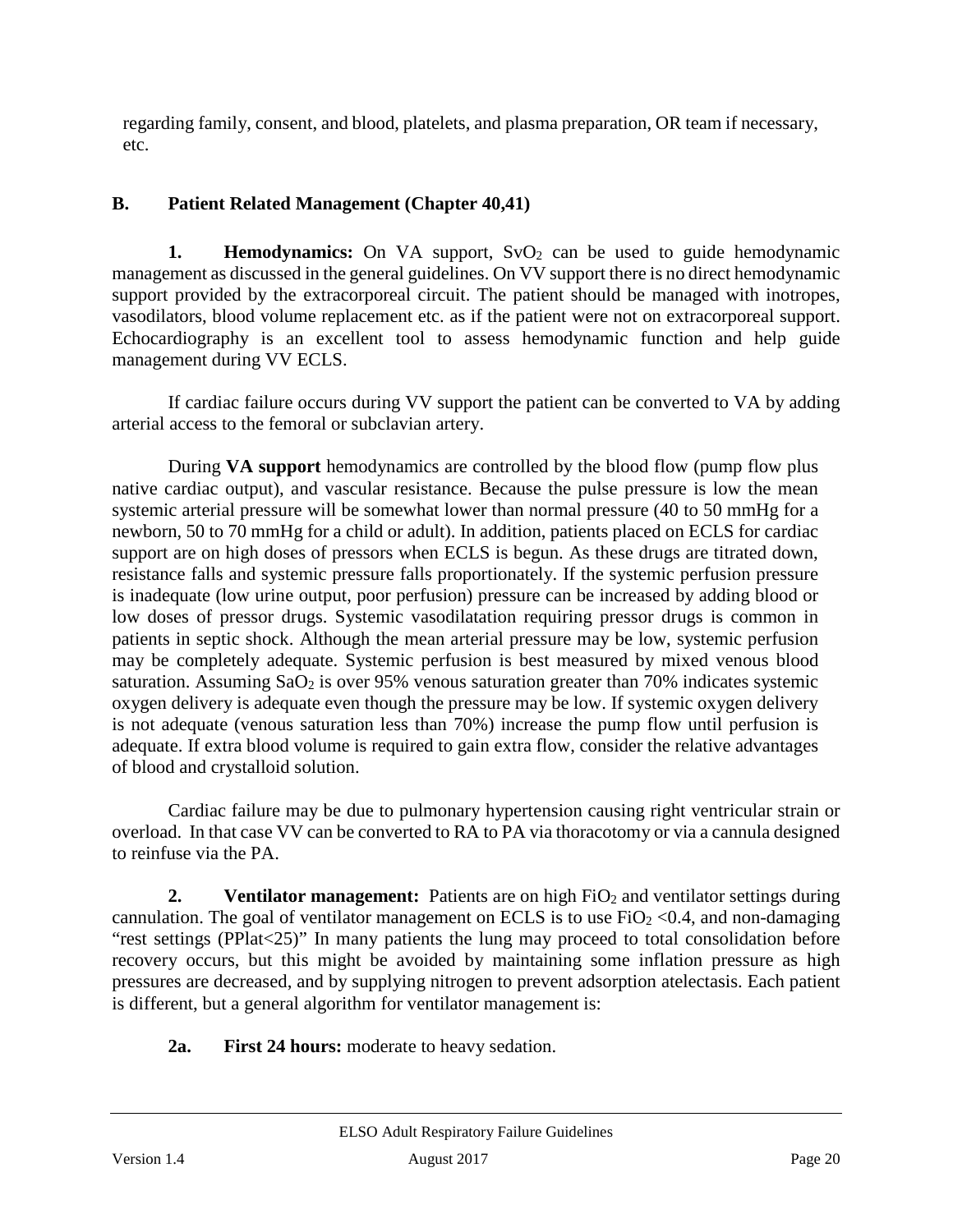Pressure controlled ventilation at  $25/15$ , I:E 2:1, rate 5, FiO<sub>2</sub> 50% , FiN<sub>2</sub> 50% . Positive pressure is continued to maintain some lung inflation, but PPlat over 25 can cause ongoing lung damage. PEEP can be as high as tolerated (avoiding inhibition of venous return)  $CO<sub>2</sub>$  is controlled by the ECMO circuit so ventilation is not necessary. If initial  $PaCO<sub>2</sub> > 50$ , increase sweep slowly to bring PaCO2 down slowly, 10-20 mmHg/hour

**2b. After 24-48 hours:** (Stable hemodynamics off pressors, fluid balance underway, sepsis Rx underway) moderate to minimal sedation.

Pressure controlled vent at  $20/10$ . I:E 2:1, rate 5 plus spontaneous breaths, FiO<sub>2</sub> .2-.4, FiN<sub>2</sub> 60-80% (rest settings).

**2c. After 48 hours** Minimal to no sedation.

PCV as above or CPAP20 plus spontaneous breathing. Trach or extubate within 3-5 days

**2d. CO2 clearance mode:** If the primary goal is CO<sub>2</sub> clearance (asthma, COPD exacerbation, avoiding high P in ARDS, bronchopleural fistula, weaning from severe ARDS)

VV access, DLC via IJ preferred. Cannula can be smaller size, but should allow.5 to 1 L/min flow. Recirculation is acceptable. Sweep flow is typically 5 to 10 times blood flow. Ventilator settings are rest settings as above.

**2e. Recruiting trials**: None until significant aeration on CXR and > 4 cckg/ min tidal volume.

After aeration is established conduct a Cilley test. (increase  $FiO<sub>2</sub>$  to 1.0 with no other changes). A positive test is rapid increase to  $a_2$  100%. If the Cilley test is positive, , start recruitment: CPAP with spontaneous breathing at 25cm H<sub>2</sub>O. OR PSV at 25/10 rate 5, I:E 3:1, 10 min/hr. then return to rest settings. Readjust blood and sweep flow if recruitment is successful. Repeat at intervals, expecting decreasing ECLS support as native lung function improves.

**2f. Airway access.** Initiating ECLS, all patients are intubated endotracheally. If the patient is on VA-ECLS for cardiac support, and lung function is adequate, the patient can be extubated and managed awake with spontaneous breathing.

If the patient has respiratory failure, the airway is managed by continuing endotracheal intubation at rest settings as above. Maintaining safe positive pressure can maintain existing lung inflation, and may improve lung function as lung recovery begins. Tracheostomy avoids the discomfort of intubation and decreases the risk of nosocomial pneumonia. However, tracheostomy has the risk of bleeding in anticoagulated patients, so the technique is important (see B10).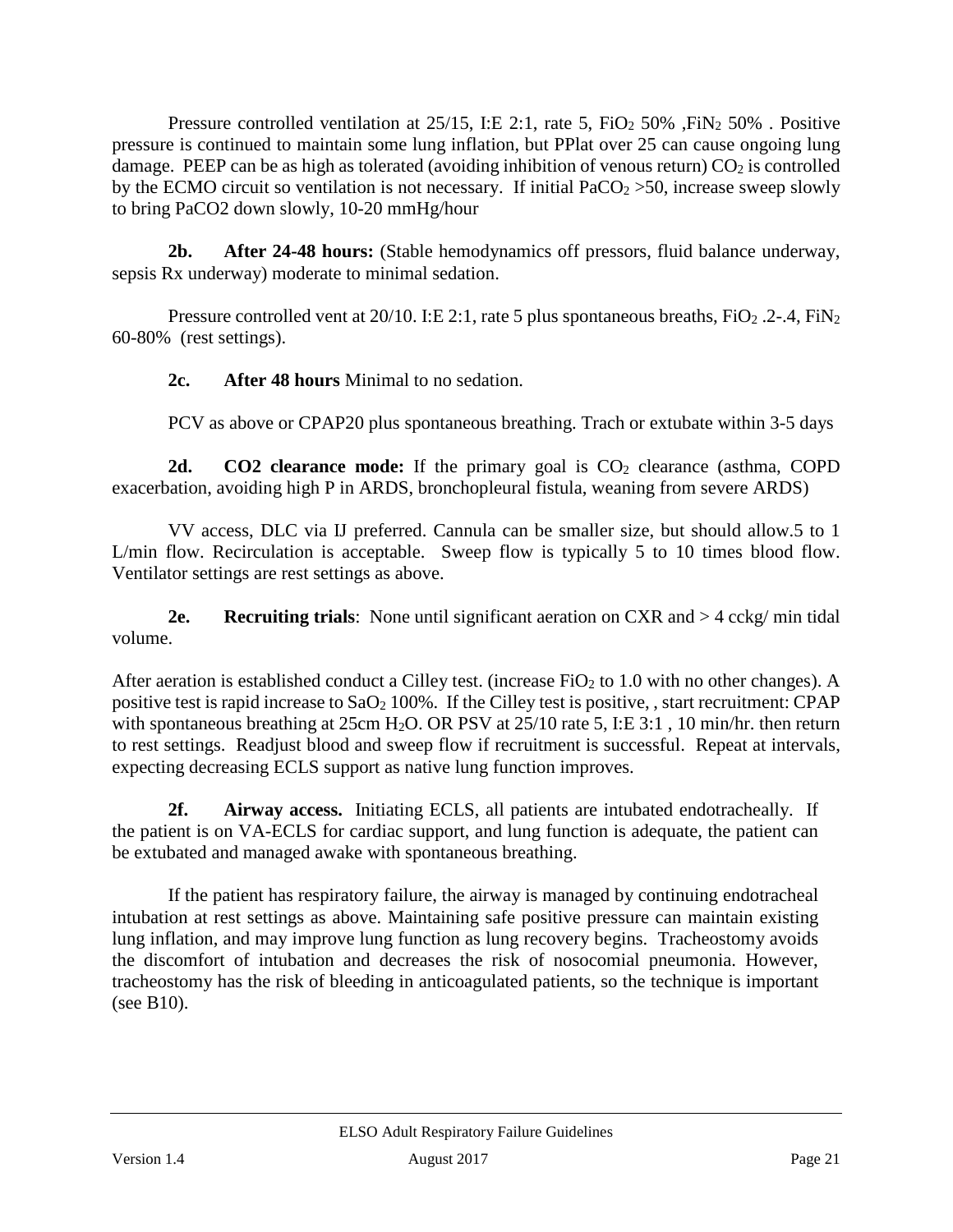Since the gas exchange is totally supported with ECLS, patients can be extubated and managed without mechanical ventilation. This facilitates activity and ambulation and is often used for patients bridging to lung transplantation.

**2g. Managing gas exchange with the ECLS circuit.** Patient arterial blood **gases** are the result of infusion blood **mixing** with the native blood in the aorta (VA) or right atrium (VV). The infusion blood is typically  $PCO<sub>2</sub>$  40 mmHg,  $PO<sub>2</sub>$  500mmHg, saturation 100%, oxygen content  $22 \text{ ccO}_2/\text{dL}$ .

In **VV mode**, infusion blood mixes with systemic venous return blood. At typical blood flow, the ratio of infusion blood to deoxygenated right atrial blood is usually around 3:1. This results in PCO<sub>2</sub> 41, PO<sub>2</sub> 40, sat 80%, content  $17ccO<sub>2</sub>/dL$  in the pulmonary artery. If there is no native lung function, this will be the composition of gases in the arterial blood. It is important to realize that systemic arterial saturation around 80% is typical during VV support. As long as the hematocrit is over 40% and cardiac function is good, systemic oxygen delivery will be adequate at this level of hypoxemia. (Don't increase vent settings from rest settings because of hypoxemia.) Any native lung function will increase oxygenation over 80% sat.

In **VA mode** infusion blood mixes with blood in the aorta. The ratio of infusion to native aortic blood flow is typically 8:1 (near total bypass). If native lung function is normal (i.e. in cardiac support) and the FiO<sub>2</sub> is 0.2, this results in  $PCO<sub>2</sub> 40$ ,  $PO<sub>2</sub> 200$ , sat 100%, content  $21$  ccO<sub>2</sub>/dL.

If there is no native lung function this mixing results in  $PCO<sub>2</sub> 40.5$ ,  $PO<sub>2</sub> 100$ , sat 98%, content 20  $ccO<sub>2</sub>/dL$ . NOTE: The forgoing is true if infusion blood goes to the aortic root (as in subclavian, carotid, or direct arch perfusion). If the infusion blood is going into the femoral artery and flow is retrograde, the mixing will occur somewhere in the mid aorta, the higher the flow rate, the higher the level of mixing. During severe respiratory failure, at typical VA flow rate (80% of full cardiac output) this can result in desaturated blood from the left ventricle perfusing the aortic arch and coronaries and fully saturated infusion blood perfusing the lower 2/3 of the body. This can occur in large children and adults. This can be managed by including SVC blood in the venous drainage, or by infusing some infusion blood into the right atrium (VVA). See patient specific protocols for further discussion.

# **3. Sedation (Chapter 40,41)**

<span id="page-21-0"></span>The patient should be thoroughly sedated to the point of light anesthesia during cannulation and management for the first 12 to 24 hours. The purpose is to avoid spontaneous breathing which might cause air embolism during cannulation, to minimize the metabolic rate, to avoid movement which might make cannulation difficult, and for patient comfort. It is rarely necessary to paralyze the patient, except to avoid spontaneous breathing during venous cannula placement.

After the patient is stable on ECLS, all sedation and narcotics should be stopped long enough to allow a thorough neurologic examination. Then sedation and analgesia may be resumed depending on patient's level of anxiety and discomfort. The primary reason for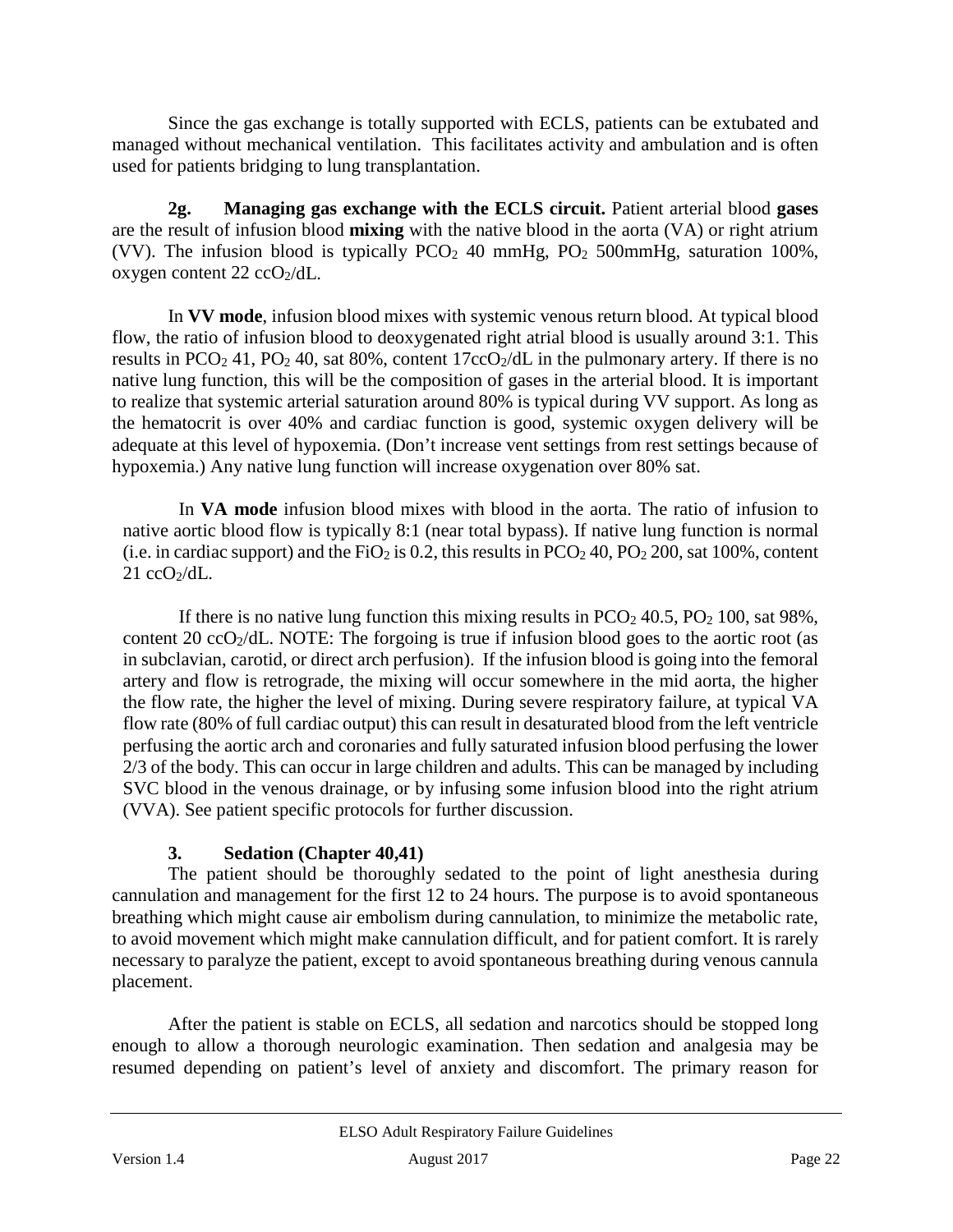sedation during the VV-ECLS is to tolerate endotracheal intubation. Conversion to tracheostomy should be considered early in the course in patients over 5 years of age to allow decreasing sedation. Sedation should be minimal, but it is important to be sure the patient does not pull on cannulas and tubes running the risk of decannulation or occluding the perfusion line. If the venous blood drainage is limited for any reason, blood flow may not be adequate to support systemic perfusion or gas exchange. This is often the case if the patient is anxious, moving about, or coughing. Sedation should be sufficient to avoid increasing the native metabolic rate, and systemic paralysis and cooling may be necessary if venous drainage cannot be achieved. Holding sedation and analgesia long enough to do a neurologic exam should be done daily (a daily drug holiday).

For adult patients the Richmond Agitation-Sedation Score (RASS) score is a good way to manage sedation. The scoring system and choice of sedative drugs is discussed in Chapter 40.

### <span id="page-22-0"></span>**4. Blood volume, fluid balance and hematocrit (Chapters 8, 41,)**

As with any critically ill patient, the ultimate goal of management is adequate hematocrit, normal body weight (no fluid overload), and normal blood volume. During ECLS the **blood volume** is increased by the volume of the extracorporeal circuit. Because the extracorporeal circuit is not compliant, this doubling or tripling of the blood volume has no hemodynamic effect; each milliliter of blood removed is immediately replaced by an identical volume. The extracorporeal circuit is primed with crystalloid solution (perhaps with red blood cells in infants) and the priming solution will equilibrate with the native blood volume during the first several minutes of ECLS. This will dilute blood cells, platelets, and proteins depending on the ratio between the native blood volume and the extracorporeal prime. This dilution is caused by an increase in the crystalloid component of the plasma which will equilibrate into the extracellular space causing edema.

The blood volume should be maintained at a level high enough to keep right atrial pressure in the range of 5-10 mmHg. This will assure adequate volume for venous drainage, as long as the resistance of the drainage cannula is appropriate

The goal of fluid management is to return the **extracellular fluid volume** to normal (dry weight) and maintain it there. The reason is that edema caused by critical illness or iatrogenic crystalloid fluid infusion causes lung and myocardial failure, adding to the primary problem. Achieving normal ECF status can be difficult in a patient who is septic and has active capillary leakage from the plasma into the extracellular space. During the acute inflammatory stage early in ECLS capillary leak will occur, and is exacerbated by excessive crystalloid infusion. When the patient is hemodynamically stable (typically 12 hours) diuretics are instituted and continued until dry weight is achieved. If the diuretic response is not sufficient to achieve negative fluid balance, or if the patient is in overt renal failure, continuous hemofiltration is added to the extracorporeal circuit to maintain fluid and electrolyte balance.

The amount of oxygen delivered during ECMO depends on the blood flow and the hemoglobin concentration. The higher the hemoglobin the lower the flow requirement. The lower the hemoglobin the higher the flow requirement. Both high flow and transfusion have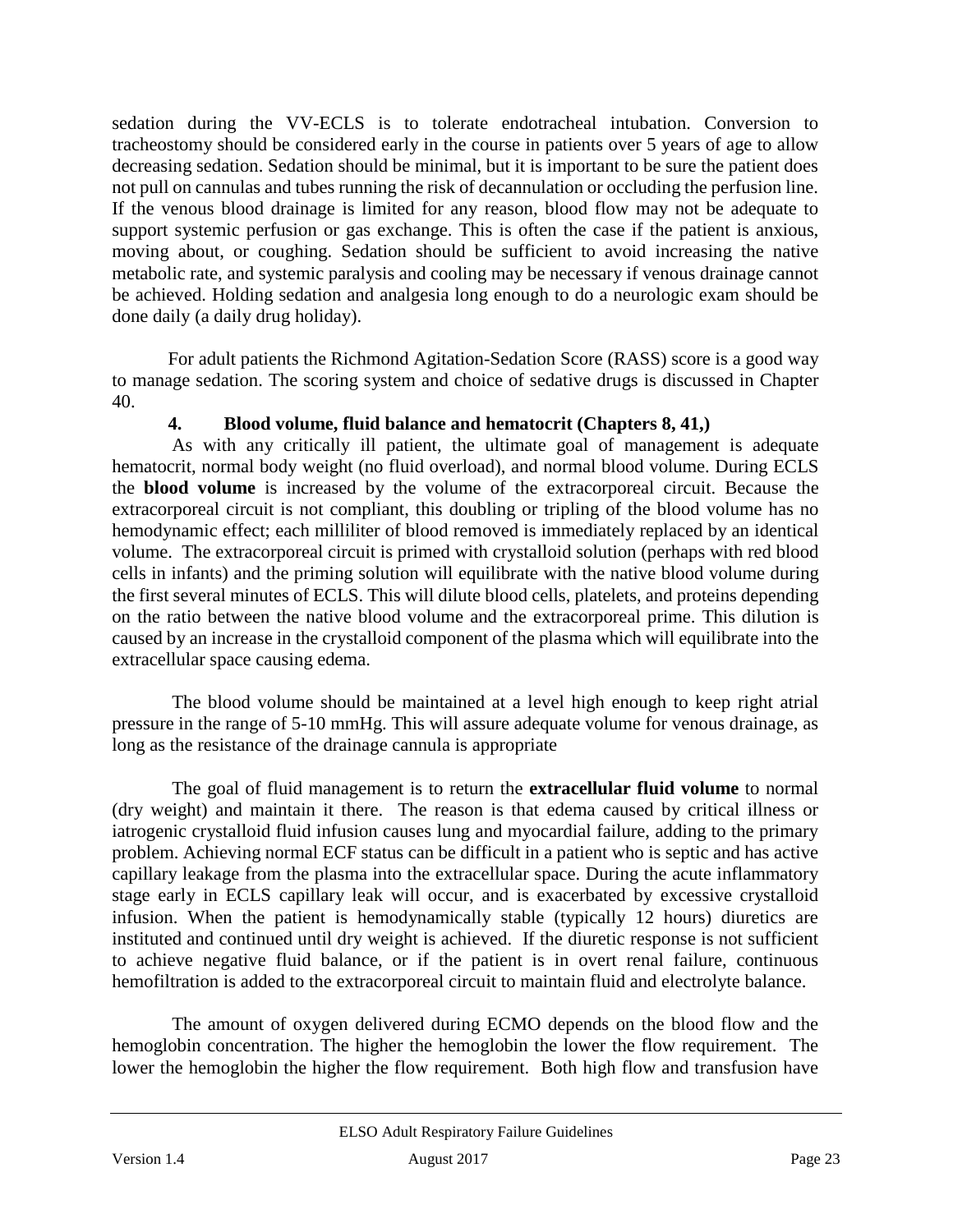risks. The tradeoff is in favor of normal hemoglobin (15 g%) allowing lower flows. This is discussed in Chapter 4.

# **5. Temperature**

<span id="page-23-0"></span>Temperature can be maintained at any level by adjusting the temperature of the water bath. Temperature is usually maintained close to 37° C. If the patient was cannulated under conditions which could lead to hypoxic ischemic brain injury, it is reasonable to maintain mild hypothermia (32 to 34°) during the first 24 to 72 hours to minimize brain injury. Hypothermia will require sedation or paralysis to avoid shivering, and may exacerbate bleeding. Hyperthermia (from fever or inflammation) is controlled with the heat exchanger to avoid hypermetabolism.

# **6. Renal and nutrition management (Chapters 4, 41, 62)**

<span id="page-23-1"></span>As mentioned above spontaneous or pharmacologic diuresis should be instituted until patient is close to dry weight and edema has cleared. This will enhance recovery from heart or lung failure and decrease the time on ECLS. If renal failure occurs, it is related to the primary disease and is treated by continuous hemofiltration (CVVHD). As with all critically ill patients, full caloric and protein nutritional support is essential.

# **7. Infection and antibiotics**

<span id="page-23-2"></span>The cannula sites are cleaned frequently with antiseptic solution and may be covered with an antiseptic cream or ointment. Appropriate antibiotics should be given for documented infection. There is no standard policy regarding prophylactic antibiotics simply because the patient is on ECLS. Bacteremia during ECLS may be related to bacterial growth on a component of the circuit, but is usually related to another source in the patient. Unlike suspected "line sepsis" in the usual critically ill patient, it is usually not possible to change the access cannulas if contamination is suspected, and it may be dangerous to change the circuit. If all other sources of bacteremia have been ruled out, the entire circuit up to the cannulas can be changed expeditiously.

# **8. Positioning**

<span id="page-23-3"></span>Patient positioning should be as mobile and normal as possible depending on the primary condition. There is a tendency to allow the patient to be anesthetized and lay supine for days at a time. In older children and adults, this will lead to posterior lung compression and atelectasis and should be avoided. If the primary problem is respiratory failure, posterior consolidation can be prevented and even treated by prone positioning for several hours each day. An alternative is a sitting position, although it may be difficult to maintain ECLS flow in the sitting position. If the patient is on ECLS for cardiac support it is often possible to extubate and allow the patient to move about spontaneously in bed. Obviously this is not recommended for patients with trans-thoracic cannulation and an open chest.

# **9. Bleeding (Chapter 7)**

<span id="page-23-4"></span>Bleeding is the most common complication during ECL S because of systemic anticoagulation, thrombocytopenia, and thrombocytopathia. **Prevention** of bleeding is important throughout the ECLS course. Care providers may forget that simple venipuncture,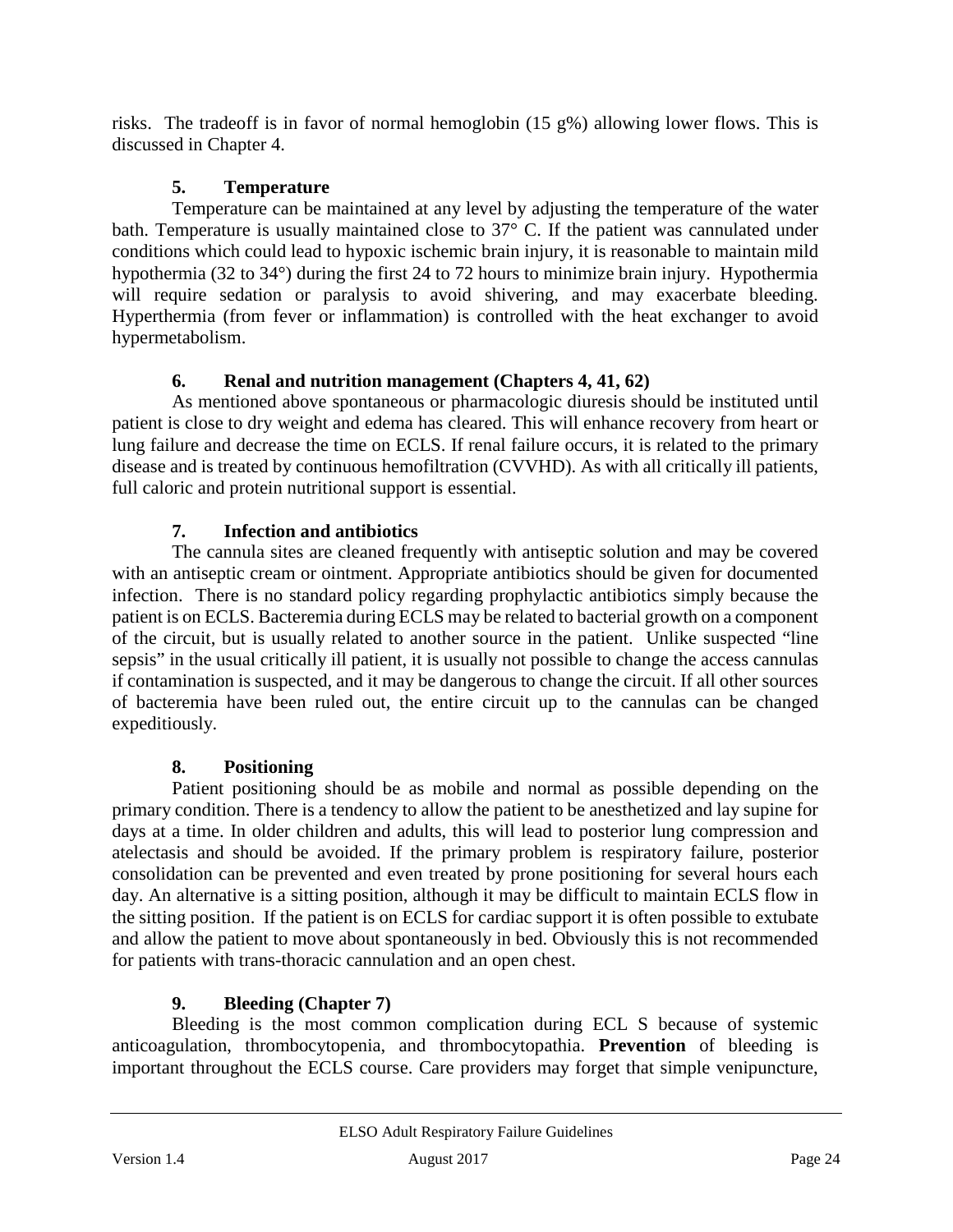fingersticks, endotracheal suctioning, passage of a catheter through the nose or urethra, can lead to uncontrollable bleeding. Because of ample blood access there is very rarely any need for needle punctures in ECLS patients. Suctioning and passage of catheters should be done with caution, and only after assuring that the anticoagulation status is optimal (low ACT, adequate platelet counts). If invasive procedures are necessary, appropriate preparation is essential. Management of anticoagulation is discussed in section IV.A.4 above. Particular attention should be paid to fibrinogen and AT3 level if the patient is on heparin.

**Management** of bleeding begins with **returning coagulation status to normal** as much as possible. This involves decreasing the anticoagulant infusion until the ACT or PTT is 1.4 to 1.5 times normal, transfusing platelets until the platelet count is greater than 100,000, and giving antifibrinolytics if fibrinolysis is documented or suspected (particularly after a recent major operation). Fresh frozen plasma or specific clotting factors may be indicated if deficiencies are demonstrated. Often these maneuvers will stop bleeding. If not, it is reasonable to turn the anticoagulant off altogether; however, this may result in major circuit clotting and should not be done until and unless **site specific** measures (below)are completed. Using a thromboresistant coated circuit may allow withholding heparin for a longer period of time with less risk of clotting complications.

**Cannulation site.** This is the most common site of bleeding, particularly if access has been gained by direct cutdown. Bleeding can be minimized by doing the dissection without systemic heparin, then waiting a few minutes before cannulation if patient condition permits. Bleeding at the cannulation site may be an indication that the cannula is loose or pulling out. The possibility of decannulation should always be considered. Usually cannula site bleeding is slow oozing related to disruption of small vessels in the skin or subcutaneous tissue. Topical pressure will often control the bleeding, although care must be taken to avoid compressing the cannula. If bleeding persists after direct cutdown access the wound should be reexplored

**Recent operation.** When the platelet count, ACT, and other medications are optimal, the operative site should be reexplored for active bleeding. When an operative site is explored for bleeding it is best to leave the site open with active drainage and a plastic seal closure, rather than surgical closure of the skin. (Cutdown cannulation site is an exception.) Reexploration may be necessary many times before bleeding is controlled. There is a moderate risk of wound infection, but that risk is much lower than the risk of ongoing bleeding. See patient specific guidelines for post cardiotomy and other conditions.

**Bleeding post chest tube placement:** Bleeding is a common complication even if all appropriate steps are taken during tube placement. It may occur early or after days. Accumulated blood should be evacuated, even if this requires a lower, more posterior tube. Evacuating the blood quantifies the rate of bleeding and decreases the risk of a hemothorax and later organized clot. A CT scan is indicated to determine if the tube is in the parenchyma of the lung. If it is the tube should be removed, but thoracotomy will probably be need to control the bleeding and air leak. If not all the steps outlined above may stop the bleeding. If not thoracotomy is indicated (either via thoracoscopy or directly). Even if bleeding is controlled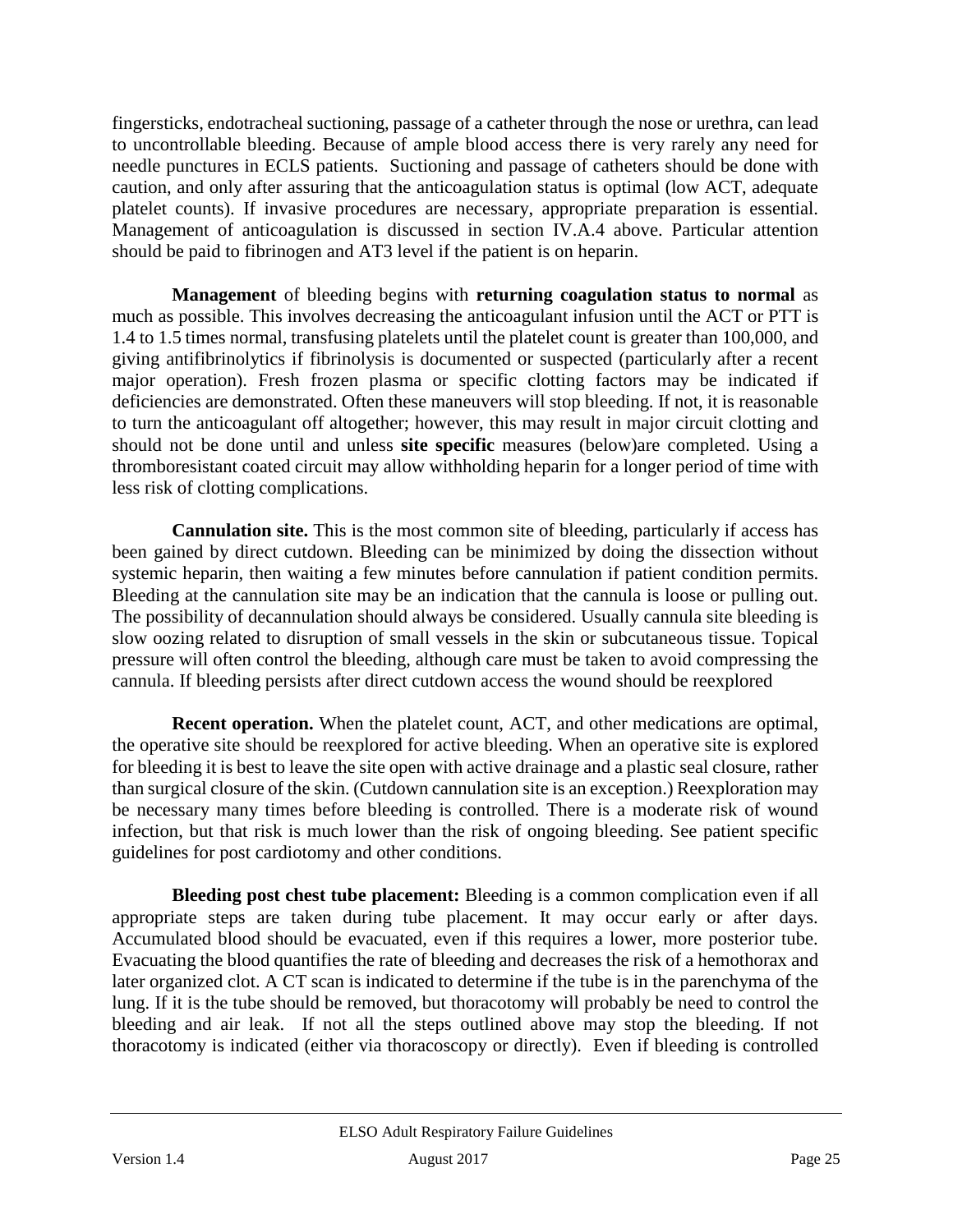by operation it often recurs within days. Because of this, it is wise to pack the chest open which permits frequent bedside reexploration until the patients is off ECMO

**Mucous membranes.** Bleeding from the nasopharynx, mouth, trachea, rectum, or bladder commonly occurs with minor trauma associated with patient care. It is difficult to control bleeding in these areas by direct pressure but full nasal packing or traction on a Foley catheter with a large balloon in the bladder may stop major bleeding.

**Uterus.** Women in the childbearing years may experience a menstrual period during ECLS (although that is rare in critically ill patients). However, uterine bleeding is usually not severe and subsides spontaneously. When ECLS is used in a recent postpartum patient, uterine bleeding can be a significant problem. After ruling out retained products of conception, the bleeding may be controlled by oxytocin, or creating a balloon tamponade within the uterus. Very rarely hysterectomy may be necessary.

**GI bleeding** can occur from esophagitis, gastritis, duodenal ulcer, or other sources. It is important to determine the site of bleeding by endoscopy or angiography. If the site of bleeding can be reached by an endoscope or arterial catheter, local measures should be attempted. The decision to operate to control bleeding or excise the bleeding organ is the same as in any patient with GI bleeding and a systemic coagulopathy. The coagulopathy is corrected as much as possible, and then operation is indicated if uncontrolled bleeding persists. The same is true for spontaneous bleeding into other solid organs (liver, kidney, retroperitoneal tissue) or bleeding into the thorax or peritoneal space.

**Bleeding into the head or brain parenchyma** is the most serious ECLS complication. It is usually extensive and fatal. If it is possible to take the patient off ECLS on high ventilator and drug settings, it is reasonable to operate on the skull to drain the blood, if such a procedure is indicated

If bleeding persists despite all of these procedures and maneuvers, it is reasonable to **stop anticoagulation altogether** until the bleeding stops. The best way to do this is to come off bypass on high flow high ventilator/inotrope settings if the patient's condition will permit it. Often bleeding will stop once a patient is off ECLS for several hours. If the patient will not tolerate coming off bypass, it is reasonable to stop the anticoagulation altogether and allow the ACT to return to the normal range for hours. This may stop the bleeding but may also result in clotting in the circuit, so whenever anticoagulation is turned off a primed circuit should be immediately available.

# **10. Procedures (Chapter 6, 61)**

<span id="page-25-0"></span>Procedures from venipuncture to liver transplantation can be done with success during ECLS. When an operation is necessary, coagulation should be optimized (anticoagulation minimized) as described above. Even small operations like chest tube placement are done with extensive use of electrocautery. For the surgeon, the procedure is like operating on any coagulopathic patient.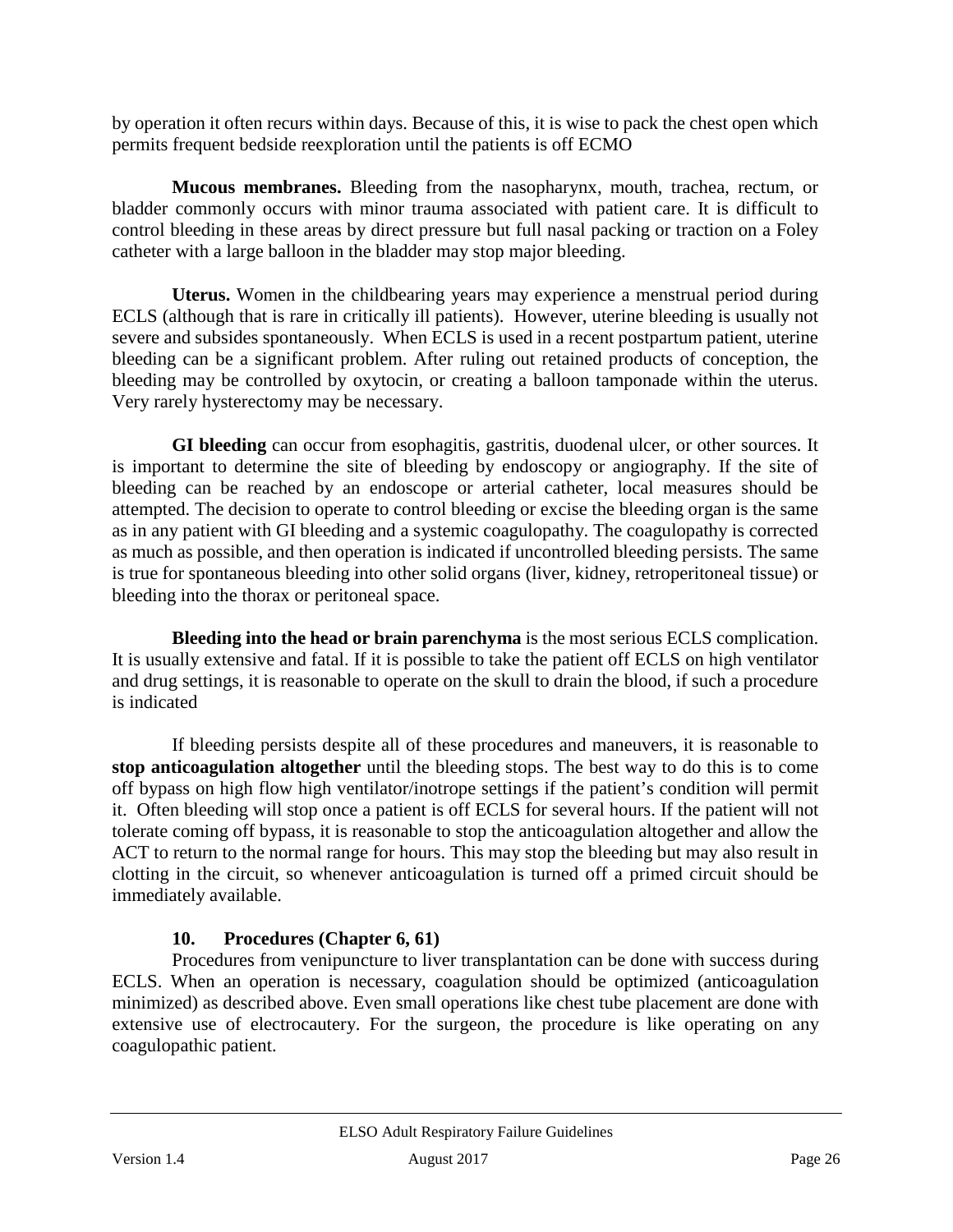Tracheostomy is often done in ECLS patients but the technique is different than standard tracheostomy. The trachea is exposed through a small incision, all with extensive electrocautery. The smallest opening in the trachea is made between rings, preferably with a needle, wire, and dilation technique. Do not incise a ring or create a flap. Because the patient is on ECLS support there is no urgency about gaining access or conversion from ET tube to trach tube. The operative site (and trachea) should be bloodless after operation. Subsequent bleeding (common after a few days) should be managed by complete reexploration until bleeding stops.

# <span id="page-26-0"></span>**V Weaning, Trials off, Discontinuing ECLS for Futility (Chapters 4, 42)**

### <span id="page-26-1"></span>**A. Weaning**

When management is carried out as described in Section IV (using the lowest flow to provide adequate support at low ventilator settings and pressor doses), weaning is automatic. Extracorporeal support is decreased as native organ function improves. When ECC support is less than 30% of total, native heart or lung function may be adequate to allow coming off ECLS, and a trial off is indicated. Note: as long as ECC support is more than 30 to 50%, there is no indication to trial off, except in special circumstances such as uncontrolled bleeding.

#### **1. Weaning adults from VV ECMO**

<span id="page-26-2"></span>Decrease flow in steps to  $1L/min$  at sweep FiO<sub>2</sub> 100% OR decrease flow to  $2L/min$  then decrease sweep FiO<sub>2</sub> to maintain  $SaO_2 > 95\%$ . When  $SaO_2$  stable on these settings, on VV, trial off by clamping sweep on vent rest settings PSV or spontaneous breathing at  $50\%$  FiO<sub>2</sub>. If SaO<sub>2</sub>  $>95$  and PaCO<sub>2</sub> <50 x 60 min, come off.

If PaCO<sub>2</sub> > 50 stay on at low flow, or go to selective  $CO_2$  clearance mode. In long cases oxygenation often improves before  $CO<sub>2</sub>$  clearance. However,  $CO<sub>2</sub>$  clearance is usually restored as the lung heals. It may be necessary to continue selective  $CO<sub>2</sub>$  removal with ECLS for weeks after improvement in oxygenation.

# <span id="page-26-3"></span>**B. Trial off**

Trial off **during VV access** is very simple. Cardiac function is adequate and only native gas exchange is tested. Adjust ventilator to settings you would accept off ECLS (rate, plateau pressure, PEEP, FiO2). Maintain blood flow and anticoagulation, stop the sweep gas, and cap off the oxygenator. Follow the patient  $SaO_2$  and  $PCO_2$ . If lung function is adequate at acceptable ventilator settings for an hour or more the patient is ready for decannulation.

If the trial off is successful but the patient is precarious, the circuit can be cut away and access cannulas left in place in case the patient needs to be returned to ECLS support with a new circuit. In this circumstance the usual practice is to infuse low dose heparinized saline into the cannulas and reassess frequently. Access cannulas can be left in place for 24 hour or more. If there is no uncertainty about the need for further ECLS, it is better to remove the cannulae after the trial off has finished successfully.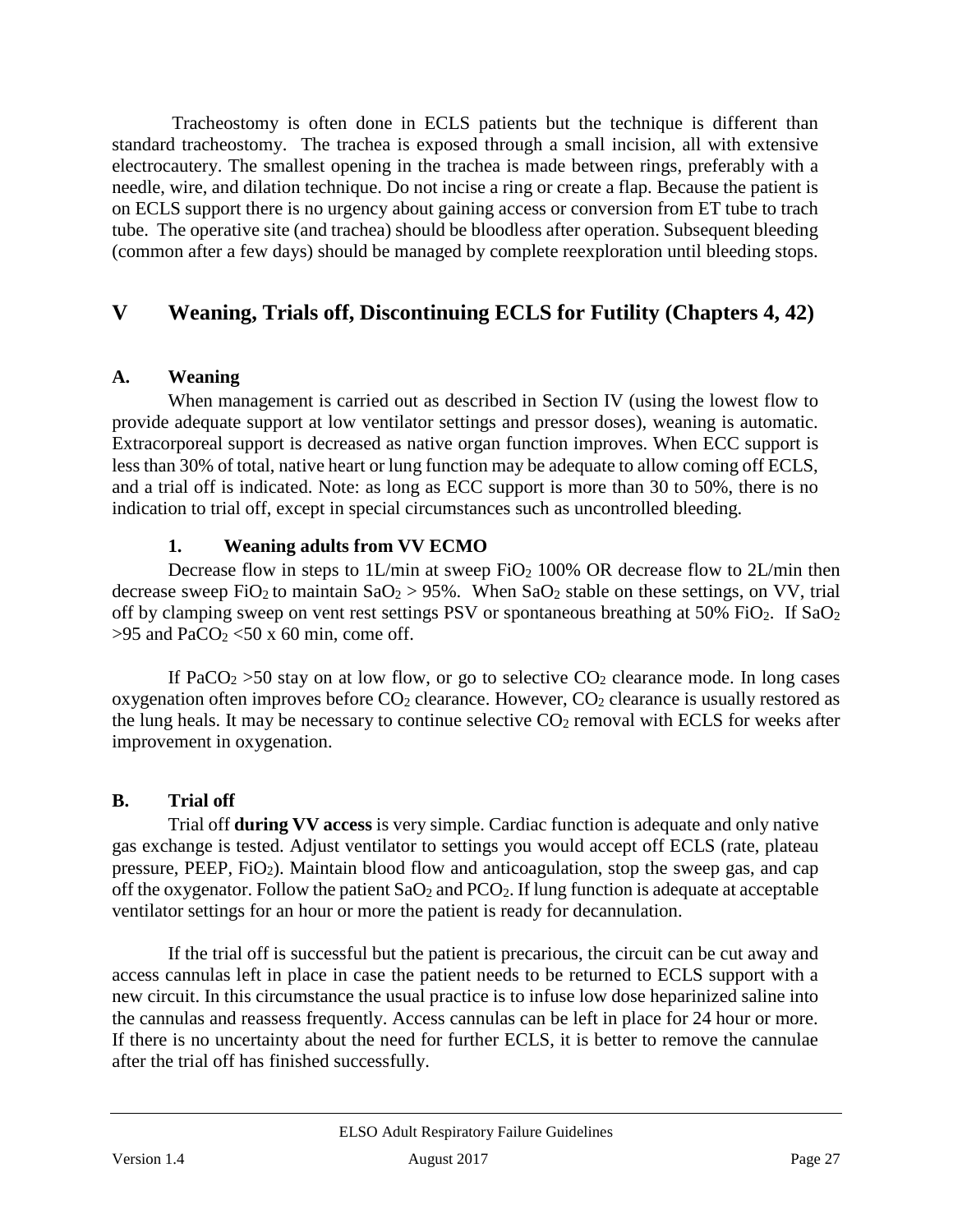#### <span id="page-27-0"></span>**C. Decannulation**

The cannulas can be removed whenever the patient is ready, but ideally after the heparin has been turned off for 30 to 60 minutes. Cannulas placed by direct cutdown are removed by direct cutdown. The cannulae are removed and the vessels simply ligated (or occasionally repaired). If the femoral artery has been cannulated by cutdown, vascular repair will be required. Venous and arterial cannulae placed by percutaneous access can be removed directly and bleeding controlled by topical pressure.

When removing a venous cannula, air can enter the venous blood through the side holes if the patient is breathing spontaneously. This is prevented by a Valsalva maneuver on the ventilator, or by short-term pharmacological paralysis when removing the venous cannula.

# <span id="page-27-1"></span>**D. Stopping support for futility**

ECLS should be discontinued promptly if there is no hope for healthy survival (severe brain damage, no heart or lung recovery, and no hope of organ replacement by VAD or transplant). The possibility of stopping for futility should be explained to the family before ECLS is begun. The definition of irreversible heart or lung damage depends on the patient and the resources of the institution. In each case, a reasonable deadline for organ recovery or replacement should be set early in the course. For cardiac failure, for example, three to five days of no cardiac function in a patient who is not a VAD or transplant candidate is considered futile in most centers. For lung failure, for example, two weeks of no lung function in a patient who is not a transplant candidate is considered futile in many centers, although there are cases of lung recovery after 30 days of ECLS.

Fixed pulmonary hypertension leading to right ventricular failure in a patient with respiratory failure has been considered an indication of futility in the past. Recently there are many cases who have been converted to VA or RA to PA support with ultimate recovery to normal lung function. These patients may require months of support, so should be managed in facilities equipped for providing months of support. See IV B 1.

# <span id="page-27-2"></span>**VI. Patient and Disease Specific Protocols (Chapter40,41,43,53,54,56,58,60)**

#### <span id="page-27-3"></span>**A. Bronchoscopy**

Bronchoscopy and airway lavage are facilitated by extracorporeal support and should be used as indicated. Lighter sedation, prone positioning, and chest PT may allow mobilization of distal secretions and may reduce the need for bronchoscopy.

#### <span id="page-27-4"></span>**B. Management of air leaks**

Chest tube placement is frequently accompanied by bleeding complications and need for thoracotomy, so a conservative approach is often taken to pneumothoraces. **A small pneumothorax** (estimated 50% or less with no hemodynamic compromise and no enlargement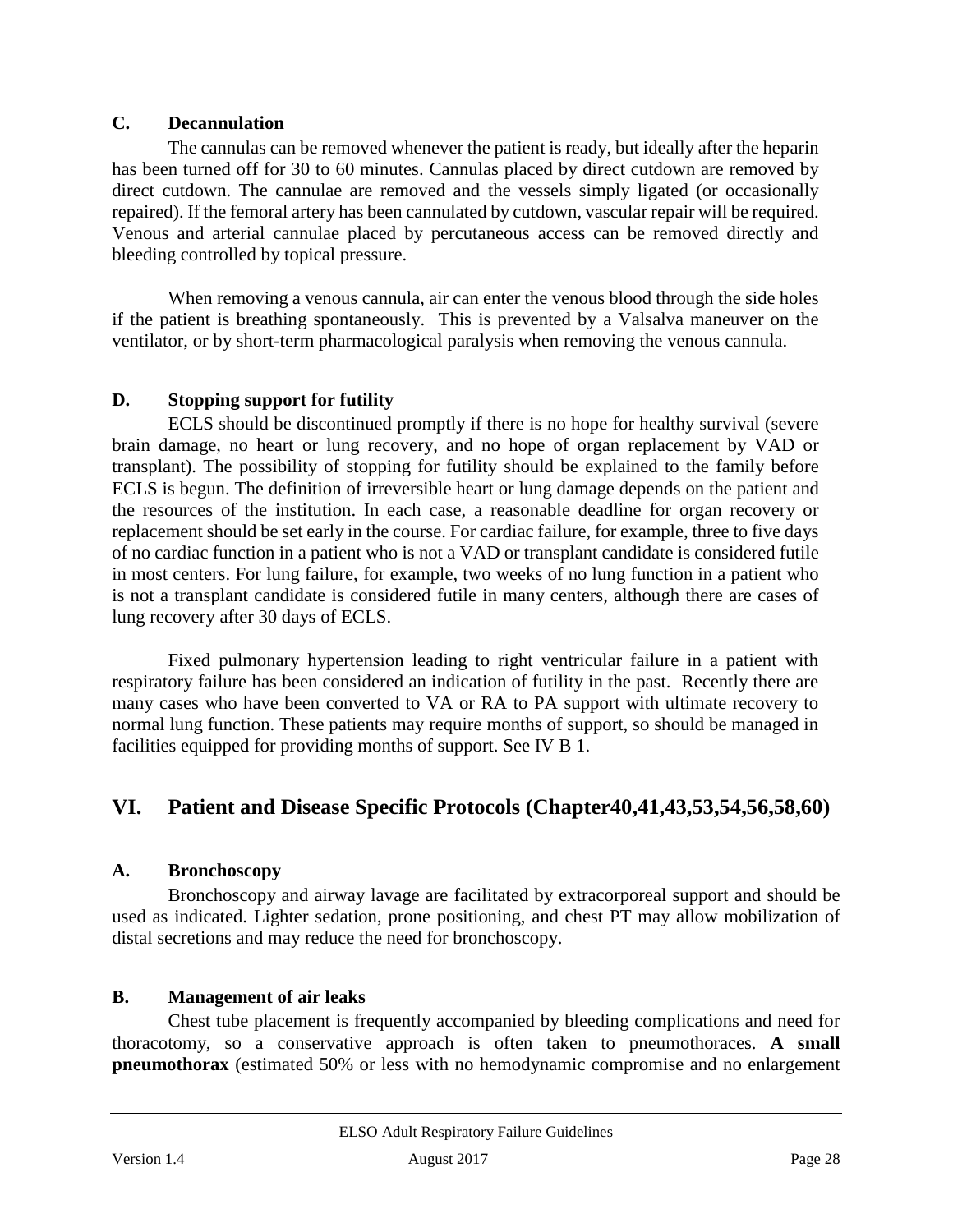over time) can be managed by waiting for absorption with no specific treatment. **A symptomatic pneumothorax** (> 50%, enlarging, or causing hemodynamic compromise) should be treated by external drainage, although a small tube can be used with appropriate preparation (see section IV:9). **Massive air leak** or bronchopleural fistula (less than half of the inspired volume comes out as expired volume) can be managed by ECLS, in fact it is sometimes a specific indication for ECLS.

As in any bronchopleural fistula, the first objective is to evacuate the pleural space so that the lung contacts the chest wall, leading to adhesions with closure of the visceral pleura.

During ECLS this can almost always be managed by a single chest tube placed on high continuous suction (20-50 cm/H2O), then limiting inspiratory pressure and volume. In some cases, it may be necessary to manage the airway by continuous positive airway pressure at 10, 5, or even 0 cm/H2O for hours or days leading to total atelectasis. When the air leak has sealed, airway pressure is gradually added until conventional rest settings are reached.

Recruitment of the totally atelectatic lung may take one or more days.

Bronchopleural fistula with a massive air leak **directly from a bronchus or the trachea**  (after lung resection or trauma for example) should be managed initially as outlined above, but direct endoscopic or thoracotomy closure is often required.

# <span id="page-28-0"></span>**C. Selective CO2 removal**

For status asthmaticus and other conditions in which blood  $PaCO<sub>2</sub>$  is very high, reduce the blood PCO<sub>2</sub> gradually to avoid acid base imbalance or cerebral complications. A suggested rate of decreasing arterial PCO<sub>2</sub> is 20 mmHg/hr. When selective  $CO_2$  removal is used to treat permissive hypercarbia and to achieve rest lung settings in ARDS, CO<sub>2</sub> can be normalized at acceptable rest lung settings with low blood flow (20% of cardiac output). If the lung failure is severe this can result in major hypoxemia. If the cardiac output and hemoglobin concentration are adequate, arterial saturation as low as 75% is safe and well tolerated. However, increasing extracorporeal blood flow to improve oxygenation is preferable to increasing ventilator pressure or FiO2 when selective  $CO_2$  removal is used. This is not an option with arteriovenous  $CO_2$  removal. In choosing the cannulation approach in such patients it is important not to undersize the cannula so that the maximum flow is less than the required flow to facilitate oxygenation.

# <span id="page-28-1"></span>**D. Pulmonary embolism**

Many patients with primary or secondary ARDS will have small (segmental) pulmonary emboli on contrast CT or angiography. Such emboli do not require any specific treatment aside from the heparinization which accompanies ECLS. When **major or massive pulmonary embolism** is the cause of respiratory/cardiac failure, venoarterial ECLS is very successful management if cannulation and extracorporeal support can be instituted before brain injury occurs. After VA access and successful ECLS is established, document the extent of pulmonary embolism by appropriate imaging studies. Massive pulmonary emboli will usually resolve or move into segmental branches within 48-72 hours of ECLS support. Heparinization is required for the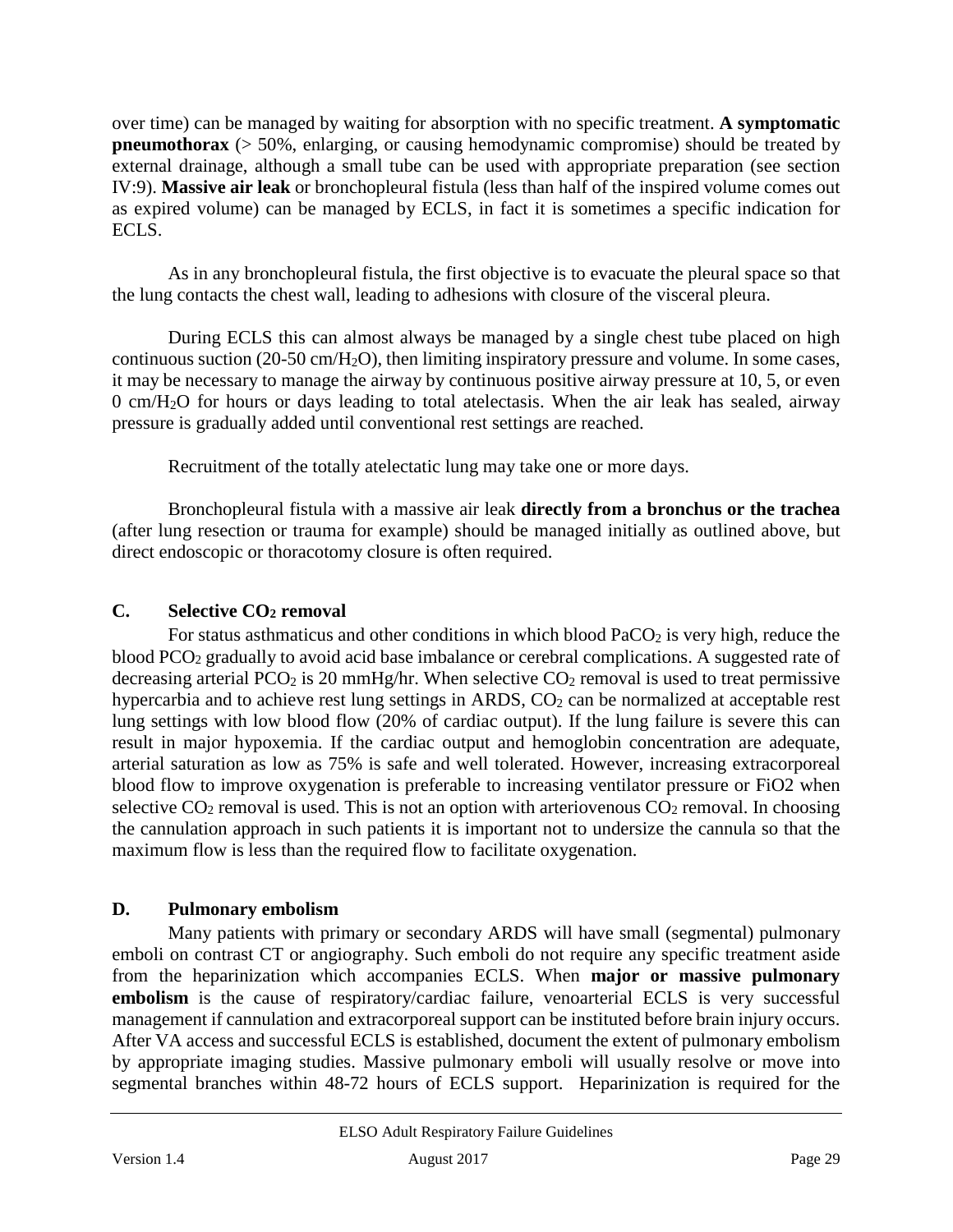circuit, and adding thrombolytic drugs to speed up clot lysis often results in extensive spontaneous bleeding, so it is best to avoid lytics. The patient can be weaned from ECLS then from ventilation and managed by pulmonary embolism prophylaxis. Almost all such patients are managed with placement of an inferior vena caval filter.

# <span id="page-29-0"></span>**E. ARDS from secondary lung injury (following shock, trauma, sepsis, etc.)**

Once the patient is on ECLS support there is a temptation to be less aggressive treating the primary problem, however this is generally a mistake. The threshold for operations should be lower rather than higher despite ECLS and anticoagulation (for example pancreatic resection and drainage for necrotizing pancreatitis, fasciotomy and/or amputation for compartment syndromes and gangrene, excision and drainage of abscesses, etc.).

# <span id="page-29-1"></span>**F. Fluid overload**

ECLS offers the opportunity to treat massive fluid overload easily. Adequate renal perfusion through native cardiac output or through VA perfusion can be assured minute to minute with appropriate management. As long as renal perfusion is adequate pharmacologic diuresis can be instituted and maintained even in septic patients with active capillary leak. Continuous hemofiltration can and should be added to the circuit if pharmacologic diuresis is inadequate. The hourly fluid balance goal should be set (typically -100 to 300 cc/hr for adults) and maintained until normal extracellular fluid volume is reached (no systemic edema, within 5% of "dry" weight). Although normal renal function can usually be maintained, the life threatening condition is respiratory failure. Even if acute renal failure follows ECLS, it will resolve to normal renal function within six months in 90% of cases.

# <span id="page-29-2"></span>**G. Post-ECLS recovery and management**

A patient is weaned off ECLS on lung-protective ventilator settings as described in V. If respiratory function is tenuous the vascular access catheters can be left in place as described in V. Once the patient is off ECLS ventilator weaning continues per unit protocol. There is a tendency to drift into positive fluid balance, more sedation, increasing ventilator settings which should be carefully avoided. If tracheostomy was not done during ECLS it should be done as soon as anticoagulation is reversed in most cases to facilitate ventilator weaning and minimize pharyngeal airway contamination and pneumonia. Patients who experience severe lung injury from necrotizing pneumonia, or from very high plateau pressures prior to ECLS will have the physiologic syndrome of very high alveolar level dead space. This is characterized by adequate oxygenation on low FiO2 but CO2 retention, respiratory acidosis, the need for hyperventilation (either spontaneous or via the ventilator) to maintain PaCO2 under 60, and an emphysematous(honeycomb) appearance on chest x-ray or CT scan. This condition has the characteristics of chronic irreversible obstructive lung disease; however, this condition almost always reverts to normal within 1-6 weeks. It is analogous to the condition of alveolar level dead space CO2 retention that occurs in children with severe staphylococcal pneumonia leaving large bullae at the alveolar level. These conditions heal by contracture eliminating the alveolar level dead space.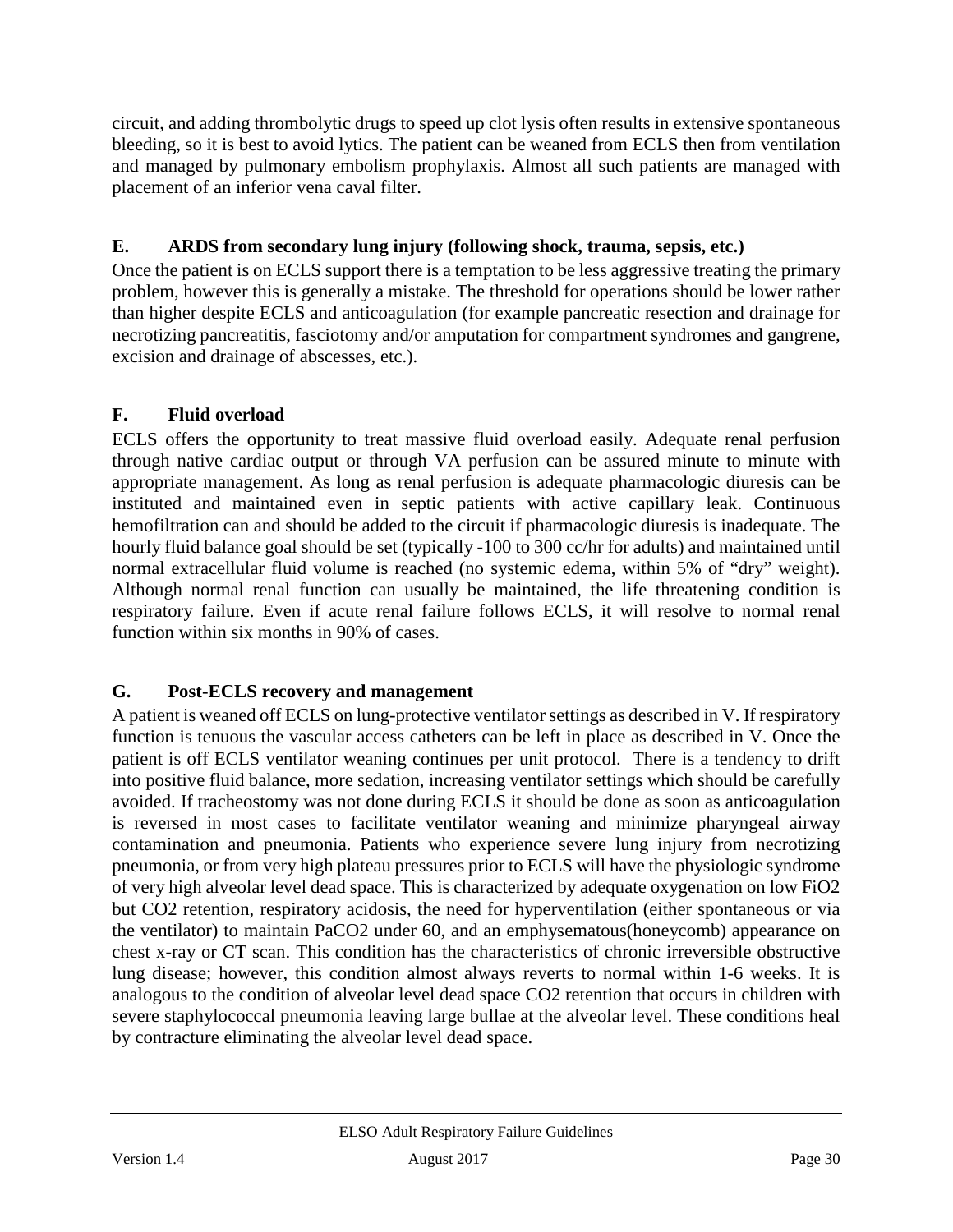Post ECMO: Be careful! 10% of post ECMO pts die in hospital Stay in the home ICU until off vent x 24 hours.Avoid return to sedation and more ventilation. Scan for DVT within 48 hours of coming off ECMO. Consider IVC filter if there are signs of DVT.

### <span id="page-30-0"></span>**H. Lung biopsy**

The cause of severe respiratory failure may be unknown when the patient is started on ECLS. Although lung biopsy is the next step in diagnosis, it is potentially dangerous in patients on ECLS with anticoagulation. If pulmonary function rapidly improves during ECLS (the first few days) lung biopsy may be delayed until the patient is off anticoagulation. However, if pulmonary function is not improving and the primary diagnosis is not known, lung biopsy can and should be done within the first week on ECLS as early biopsy increases diagnostic yield allowing introduction of specific therapy early. Lung biopsy is best done by thoracotomy (or thoracoscopy) rather than transbronchially because of the risk of major hemorrhage into the airway with transbronchial biopsy. As with any thoracotomy during ECLS, it is best to leave the chest open covered by an adhesive plastic drape, with definitive closure after ECLS.

### <span id="page-30-1"></span>**I. Rare conditions**

ECLS has been used for rare causes of pulmonary failure with variable success. When considering ECLS for a specific diagnosis for the first time in any given center it may be helpful to consult the ELSO registry for the worldwide experience with that condition. Examples are vasculitis, autoimmune lung disease, bronchiolitis, obliterans, Goodpasture syndrome, rare bacterial, fungal or viral infections.

# <span id="page-30-2"></span>**VII. Expected Results (Chapter 43)**

In the last ten years, hospital survival of thirteen thousand adult respiratory failure cases recorded in the ELSO Registry averages 58%. These patients were considered moribund in the ECMO centers so the value of ECMO support seems obvious. However, we do not know what the survival is in similar patients managed with conventional care in the centers reporting to the registry. If the survival of thirteen thousand similar patients without ECMO were 50% or less, the survival advantage of ECMO would be highly statistically significant.

Conducting prospective trials of ECMO has unique problems in study design, ethics, and interpretation. There have been 11 prospective trials of ECMO in severe respiratory failure; 5 of these were is adults. Two trials done decades ago show no advantage to ECMO. Three recent trials show a significant survival advantage to ECMO in adult respiratory failure. Bartlett RH. Clinical research in acute fatal illness: lessons from extracorporeal membrane oxygenation. J Intensive Care Med 2016; 31(7):456-465. PMID: 25223826

The CESAR trial in the UK compared patients randomized to conventional care versus protocolized care including ECMO if needed. Healthy survival at 6 months was 63% in the ECMO protocol versus 47% in the conventional care group.  $(p=.03)$  16 patients randomized to ECMO improved on the Glenfield protocol for ARDS management and were not treated with ECMO (13